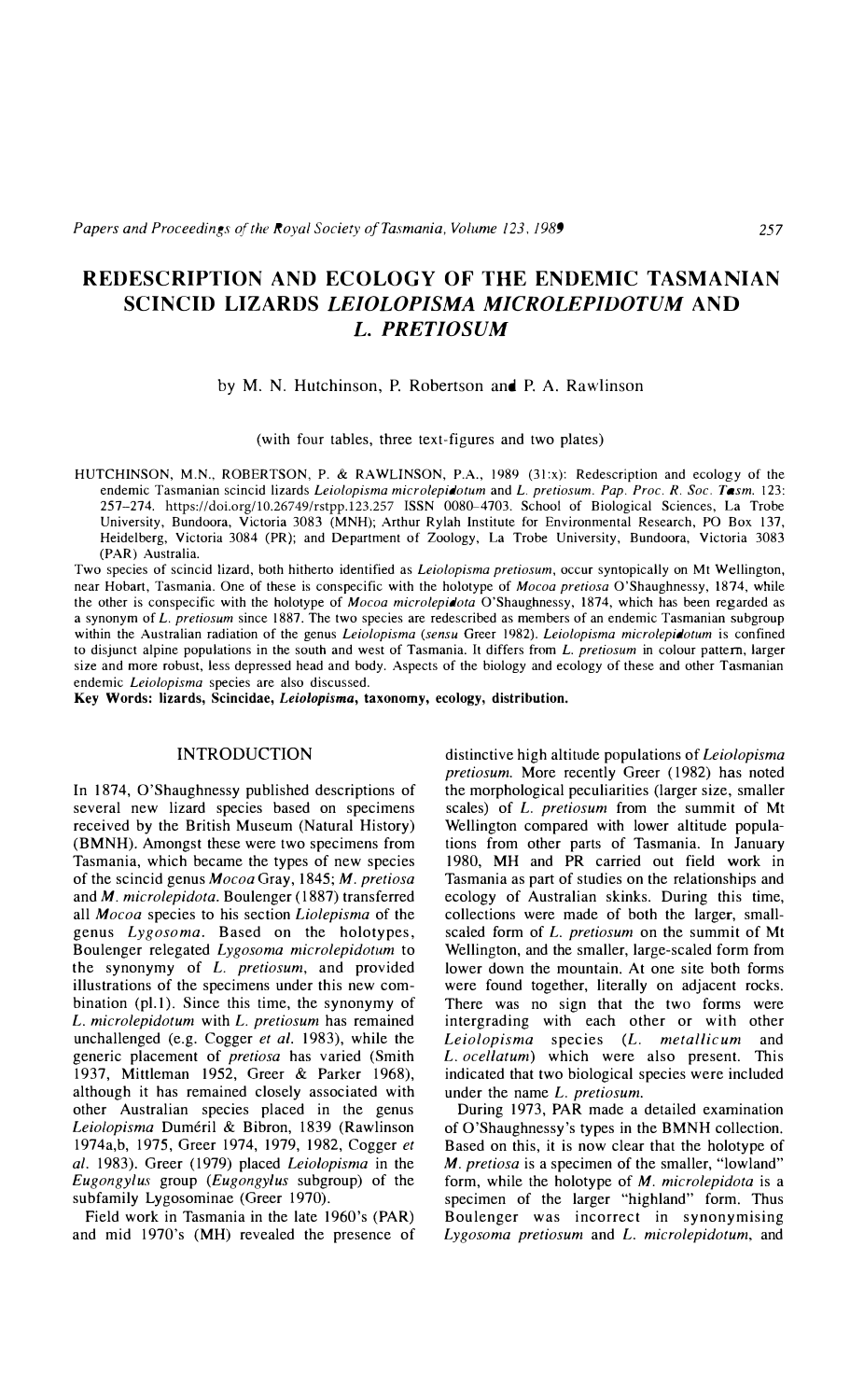

*PLATE 1*

*Plate XX/J from Boulenger* (1887), *which illustrated O'Shaughnessy's types* of Moeoa mierolepidota *(fig.* 2, *left) and* M. pretiosa *(fig.* 2, *right). The two were synonymised by Boulenger under the combination* Lygosoma pretiosum. *Reproduced by permission of the British Museum (Natural History).*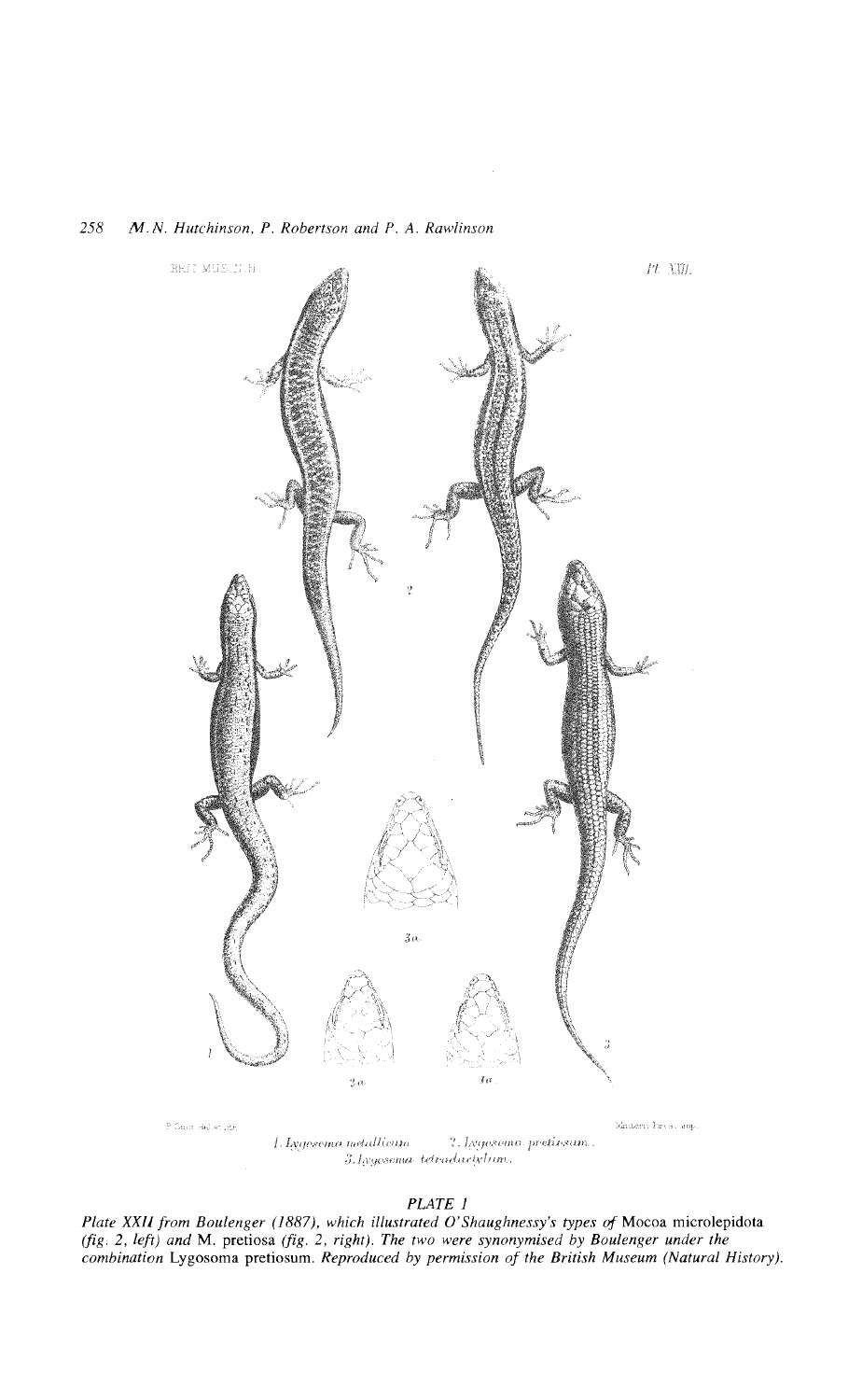

*PLATE 2*

*Four species of Leiolopsima endemic to mainland Tasmania.* (A) L. greeni, *ad. male, Mt Barrow; (B)* L. microlepidotum, *ad. male, Mt Wellington;* (C) L. ocellatum, *ad. male, Cataract Gorge, Launceston;* (D) L. pretiosum, *ad. male, Cataract Gorge, Launceston.*

the species are redescribed based on the types and on specimens in Australian museums and in the collection of Tasmanian material currently under study by PR.

Both species have distinctive insular populations which have generated an unusual amount of intraspecific variation. In the case of *Leiolopisma pretiosum,* which is continuously distributed on the Tasmanian mainland, the insular populations are literally on continental islands off the southwest and northwest coasts of Tasmania. In the case of L. *mierolepidotum,* the "islands" are disjunct areas of alpine habitat, generally above 1000 m elevation. Ecological notes are provided for both species, and comparative reproductive data are provided for these and two other mainland Tasmanian endemic *Leiolopisma* species, L. *greeni* and L. *ocellatum.*

Recently, Hutchinson *et al.* (1988) described a new species, L. *orocryptum,* from southwest Tasmania, in the course of which comparisons were made with both L. *pretiosum* and L. *microlepidotum.* The present paper, which was intended to have appeared first, provides the justification for treating the latter two as distinct.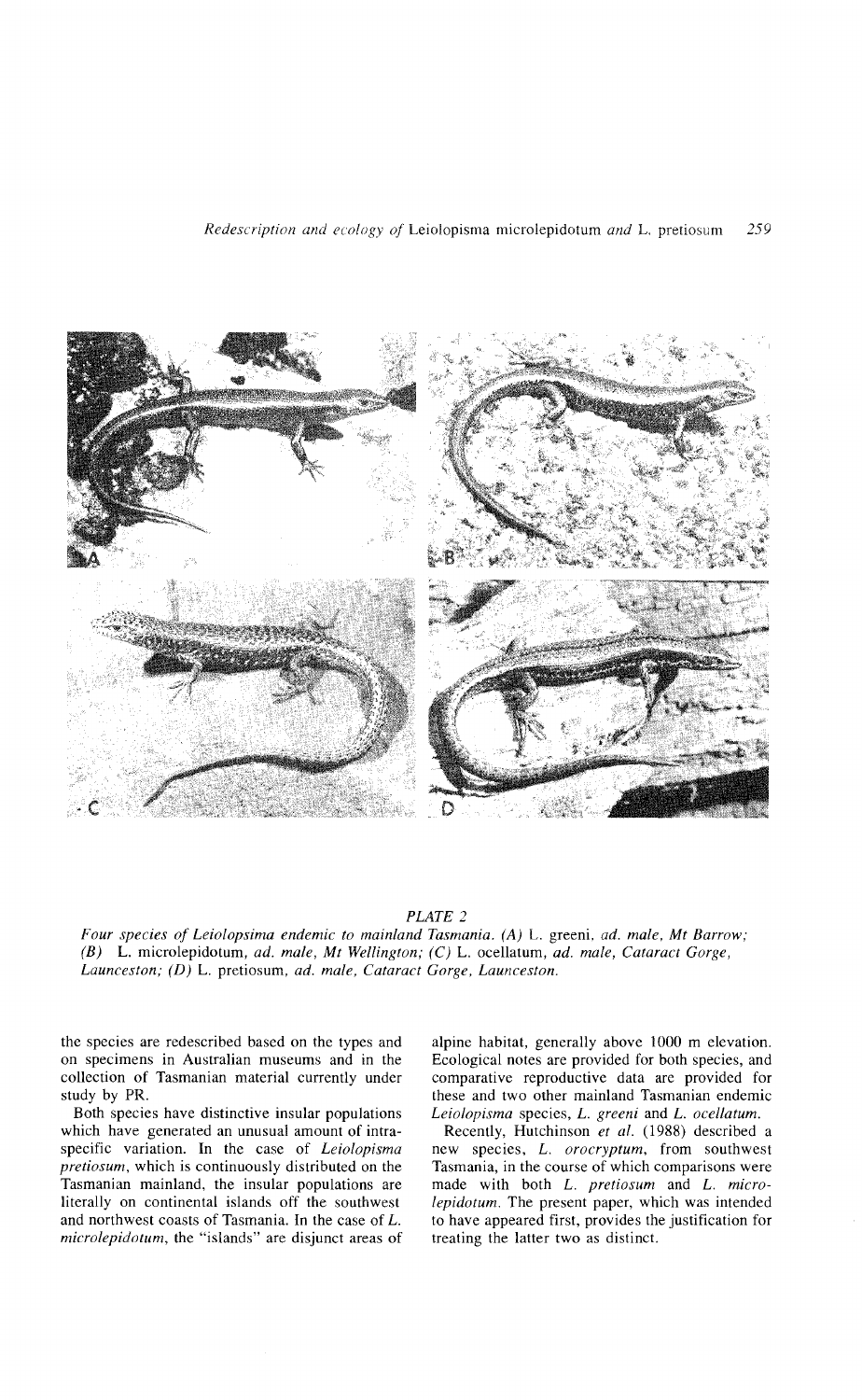

*FIG. 1* - *Lateral views of head scalation. (A)* Leiolopisma microlepidotum *(female, Mt Wellington pinnacle, PR* TF69, *SVL* 62 *mm);* (B) L. pretiosum *(female, Mt Wellington "chalet", PR* TFlO, *SVL* 50 *mm); in both species, the cross-hatched supralabial may be complete, giving a total of* 8 *supralabials, incomplete, as in* (B) *or absent, giving a total of* 7 *supralabials.* (C) *dorsal view of head scalation in* L. microlepidotum *(same specimen);* L. pretiosum *similar.*

### METHODS

Definitions of head shields and measurement positions are as described by Greer (1982). Measurements were made to the nearest millimetre using a ruler and to the nearest 0.1 mm using a calibrated microscope eyepiece or vernier calipers, from both preserved specimens (in alcohol or formalin) or from deep frozen specimens (after thawing). A list of specimens examined is given in the appendix. Institutional abbreviations follow Leviton *et al.* (1985), apart from some preserved whole specimens and osteological specimens in the collections of PR and MH respectively.

Skulls were prepared by manual dissection of the soft tissues away from the bone, using fine forceps. Drawings of skulls and head shields were made using a binocular microscope equipped with a drawing tube.

Colour notes were taken from alcohol-preserved

specimens and from frozen specimens (in which ephemeral alcohol-soluble pigments were preserved), as well as from colour photographic transparencies (Kodachrome 64).

Statistical procedures were as outlined by Parker (1973).

## DESCRIPTIONS OF THE TAXA

### *Leiolopisma* Dumeril & Bibron, 1839

As redefined by Greer (1974), this is a grade group of small to moderate Iygosomine skinks showing all of the features of the *Eugongylus* subgroup of the *Eugongylus* group (Greer 1979; = Group II species of Greer 1974). Within the *Eugongylus* group, the Australian species of *Leiolopisma* are diagnosed by: supranasals and/or postnasals present or absent; prefrontal shields well developed,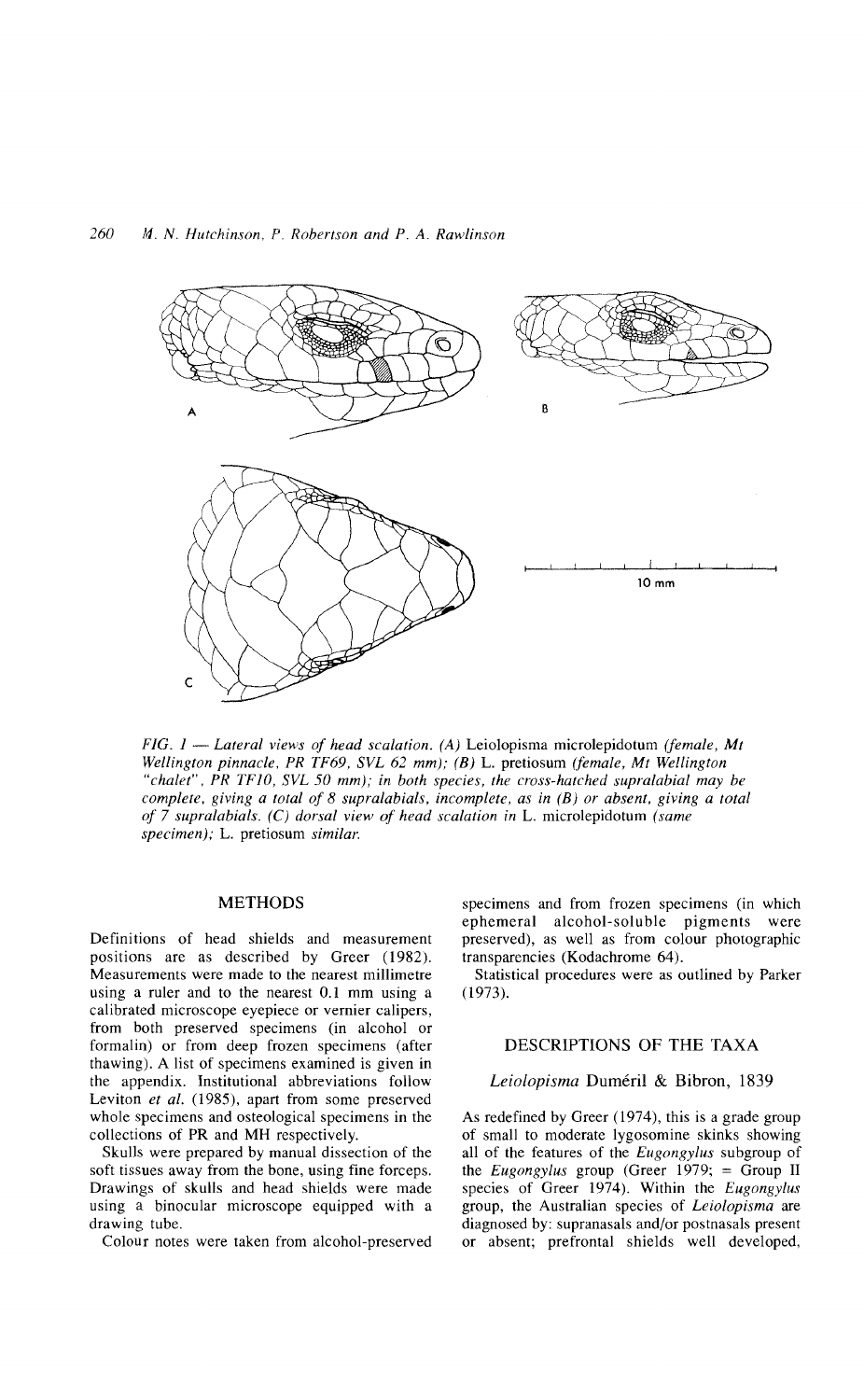

*FiG.* 2 - *(A) distributions of the three species of alpine skinks,* Leiolopisma greeni *(triangles),* L. microlepidotum *(stars) and* L. orocryptum *(squares), endemic to Tasmania; asterisks indicate populations apparently composed primarily of hybrids between* L. microlepidotum *and* L. orocryptum; (B) *distribution of* L. pretiosum *in Tasmania and its offshore islands (arrowed).*

separated or in contact; frontoparietals paired or fused, the interparietal always distinct; lower eyelid moveable with a moderate to large transparent palpebral disc; limbs well developed, pentadactyl; reproduction viviparous or oviparous.

Australian species: *baudini* Greer, 1982; *coventryi* Rawlinson, 1975; *duperreyi* (Gray, 1838); *entrecasteauxii* (Dumeril & Bibron, 1839); *greeni* Rawlinson, 1975; *jigurru* Covacevich, 1984; *metallicum* (O'Shaughnessy, 1874); *microlepidotum* (O'Shaughnessy, 1874); *ocellatum* (Gray, 1845); *orocryptum* Hutchinson, Schwaner & Medlock, 1988; *palfreymani* (Rawlinson, *1974); platynotum* (Peters, 1881); *pretiosum* (O'Shaughnessy, 1874); *rawlinsoni* Hutchinson & Donnellan, 1988; *spenceri* (Lucas & Frost, 1894); *trilineatum* (Gray, 1838); *zia* Ingram & Ehmann, 1981.

## *Leiolopisma microlepidotum* (O'Shaughnessy, 1874) (PIs 1, 2A; figs IA,C, 2A, 3A-C)

*Mocoa microlepidota* O'Shaughnessy (1874: 299). *Lygosoma (Liolepisma) pretiosum* (part) Boulenger (1887: 282, pl. XXII, fig. 2 (left)).

- *Lygosoma (Leiolopisma) pretiosum* (part) Smith (1937: 225); Worrell (1963: 47).
- *Lamphropholis microlepidota* Mittleman (1952: 27).
- *Leiolopisma pretiosum* (part) Greer (1974: 17); Rawlinson (1974a: 319; 1975: 10); Greer (1979: 350; 1982: 566); Cogger *et al.* (1983: 170).

### Diagnosis

*Leiolopisma microlepidotum* is distinguished from all other Australian *Leiolopisma* species by the following combination of character states: frontoparietal single; supranasals and postnasals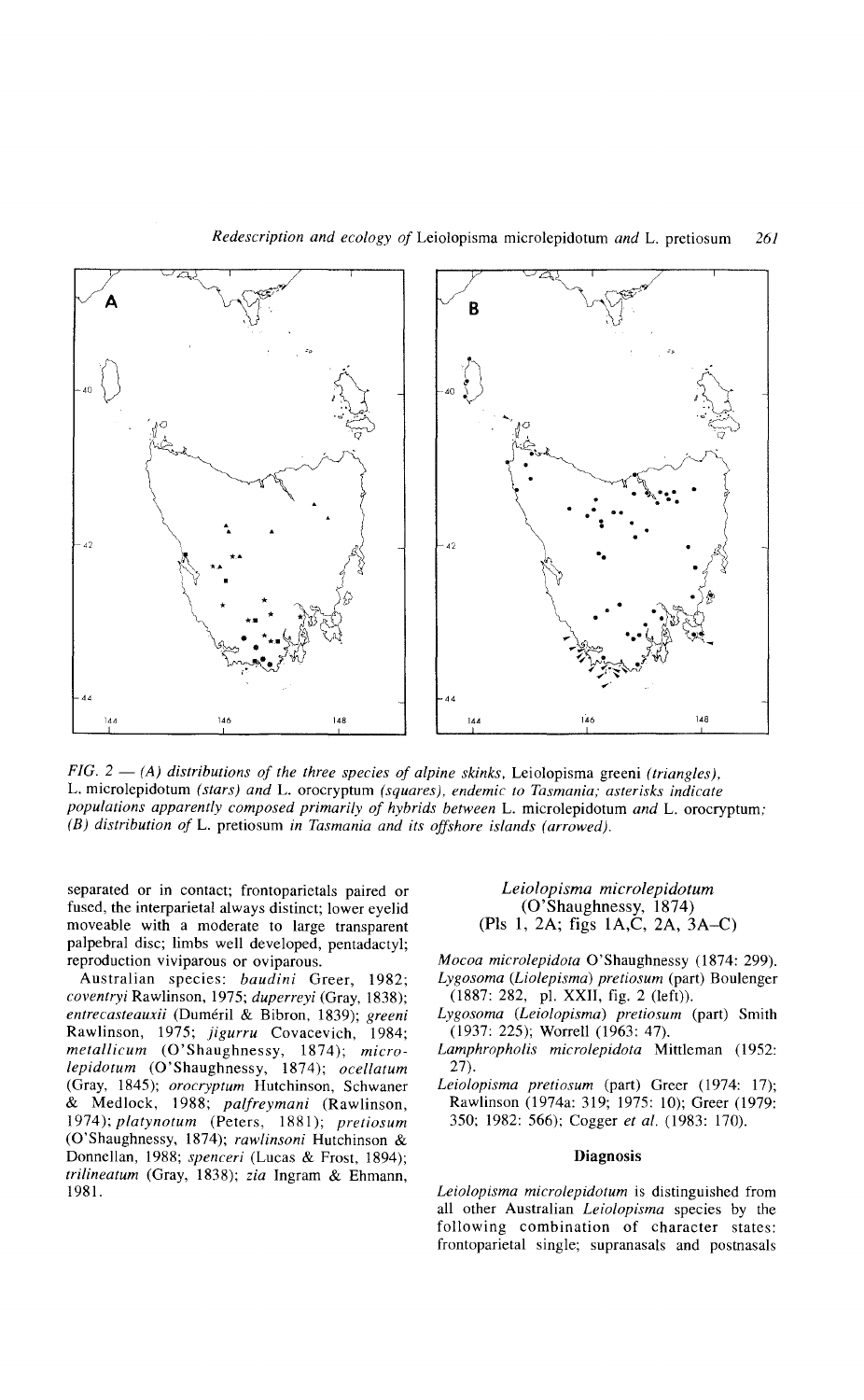

 $FIG. 3 - (A)$  *palatal view of skull of adult male* Leiolopisma microlepidotum *(Mt Wellington pinnacle, MH 86/17, SVL* 54 *mm); (B) dorsal view of skull of adult female* L. microlepidotum *(Mt Wellington pinnacle, MH 86119, SVL 53 mm); (C) palate of mature male* L. microlepidotum *(Mt Wellington pinnacle, MH 86/2, SVL* 60 *mm) showing asymmetric development of an ectopterygoid process (arrowed); (D) palate of large male* L. pretiosum *(Flat Top Island, QVML 1985-3-72, SVL* 58 *mm).*

absent; midbody scales in 32-44 rows (modes geographically variable), dorsals smooth to weakly striate; colour pattern without well developed longitudinal stripes.

Distinguished from L. *greeni* by black upper lateral zone and tan dorsal ground colour, and fewer midbody scale rows  $(<38)$  in sympatric populations. Distinguished from L. *pretiosum* by absence of black vertebral and white midlateral stripes, larger size and less depressed head and body. Distinguished from L. *orocryptum* by absence of black vertebral and white midlateral stripes, and higher midbody scale counts (32 or more versus 32 or fewer).

### Holotype

BMNH 1946.8.16.17 (old number 1867.10.1.5). Sex not determined. Van Diemens Land (= Tasmania). Collector/donor: G. Krefft. No other data. State of preservation good. The precise type locality is not specified in the BMNH records or the original description. The features of the holotype, especially the chequered colour pattern and 38 midbody scale rows, indicate that the holotype was probably collected from the Mt Wellington pinnacle, 1270 m elevation (42°56'S, 147° 15'E).

### Description of Holotype

#### Scalation

Midbody scales in 38 rows. Dorsals with three very weak striations; laterals with two weak striations. Paravertebrals not counted. Ventrals smooth, 83 between postmental and preanal (exclusive). Preanals ten, the median four slightly enlarged. Subdigital lamellae smooth, undivided, 21 under fourth toe. Supranasals and postnasals absent. Rostral and frontonasal in moderate contact. Prefrontals separated; frontal contacts frontonasal. Four supraoculars, second largest; first and second contact frontal. Frontoparietals fused. Interparietal distinct. Parietals large, in contact behind the interparietal. Each parietal bordered posterolaterally by the upper secondary temporal and enlarged nuchal. Supraciliaries seven. Upper ciliaries seven (fourth, fifth and sixth enlarged). Lower ciliaries eleven. Lower eyelid moveable, with a transparent palpebral disc. Supralabials seven, fifth subocular. Infralabials six. Ear opening obvious; no enlarged ear lobules.

### Dimensions

Snout-vent length (SVL) 58 mm. Length of tail (broken) 45 mm. Length of forelimb 15 mm (26% of SVL). Length of hind limb 21 mm (36% of SVL). Length of eye 2.9 mm. Length of palpebral disc 1 mm (34% of eye length). Diameter of ear opening 0.9 mm.

#### Colour

Very dark brown dorsally, no dark vertebral stripe. Every third or fourth scale lighter olive brown, giving chequerboard-like pattern of pale patches. Light olive-brown dorsolateral zone runs unbroken from above eye to tail. Upper lateral zone black with two irregular rows of widely spaced small olive dots. No pale midlateral stripe, upper lateral zone merging into grey, dark-speckled, lower lateral zone. Venter unmarked pale grey.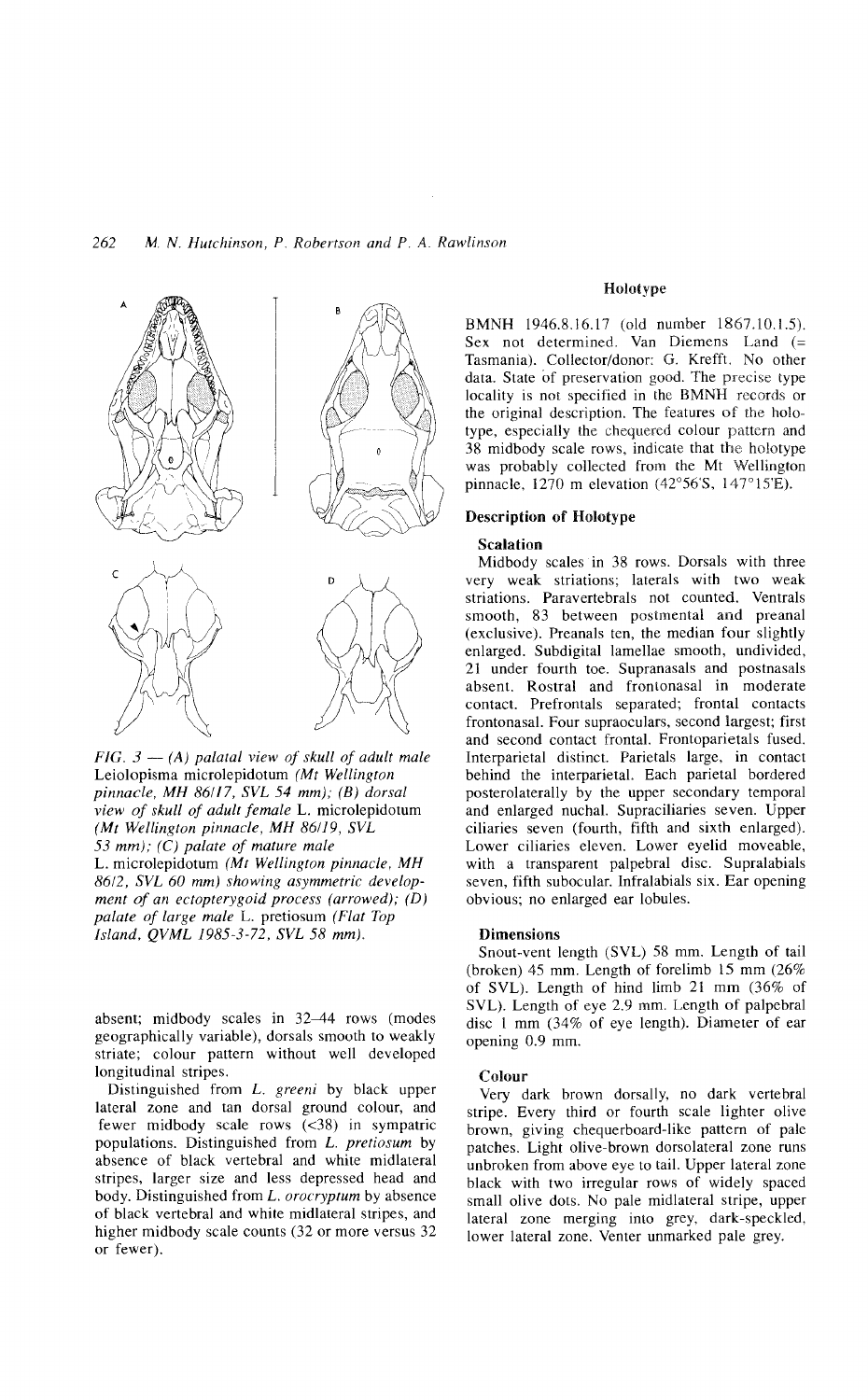## Distribution

*Leiolopisma microlepidotum* IS disjunctly distributed in mountainous areas in western and southern Tasmania (fig. 2A). It is known to occur as far north as Mt Rufus, and extends south at least to Mt Hartz. Most specimens have been taken from high altitude rocky herbfields, rock screes and lake margins, usually above 1000 m elevation. Far southern populations are problematic as intergradation with L. *orocryptum* is known to occur at some localities (Hutchinson & Schwaner, in prep.).

### Variation

#### Scalation

Midbody scales in 32-44 rows, with marked geographic variation in modal counts (see below), dorsals weakly striate to smooth. Paravertebrals 61-81, again variable geographically; same size as adjacent dorsals. Subdigital lamellae on fourth toe 20-24 (mean 21.9, n=20). Postnasal and supranasal scales fused to nasal, but usually with a crescentic postnarial groove marking anterior margin of the fused postnasal. Anterior loreal single. Prefrontals usually separated (freq. 0.96). Supraciliaries usually 7 (0.85), occasionally 6, rarely 8. Supralabials seven or eight, depending on complete presence of additional supralabial between the third and fourth (see fig. 1). Asymmetry of supralabial and supraciliary counts is common. Presuboculars one or two. Temporals  $1 + 2$ . Upper secondary temporal in contact dorsally with parietal and posteriorly with single enlarged nuchal. Postmental contacts first and second infralabials.

### Dimensions

SVL of adult males 50-69 mm, adult females 51-68 mm. Hind limb 35.5-42.6 %SVL. Forelimb 25.8-32.0 %SVL. Original tail 131-147 %SVL (mean  $141\%$ , n=10). Head width sexually dimorphic in adults; range 14.1-16.3 (mean 15.0) % SVL in males, 12.4-15.6 (mean 13.6) % SVL in females.

### Colour

In preservative, dorsal surfaces of head, body and tail light to dark-brown, olive or greyish. Scales of back edged and flecked with black, with dark markings more or less regularly arranged to form a crudely chequered pattern. Dorsolateral scale row (row 4) usually weakly flecked or unmarked, producing a light dorsolateral stripe. Dark markings may coalesce on the mid-dorsal line to produce a weak, ragged vertebral stripe, or may be so extensive that the dorsal pattern is better described as blackish with scattered lighter flecks (as in the holotype). Broad dark-brown to black upper lateral zone covers scale rows 5 to 8 or 9, often with small pale specks, and breaks up ventrally into a greyish, black-flecked lower lateral zone. Belly immaculate medium to light grey.

Colour in life as above, but most specimens with a greenish wash or iridescence, most obvious on the belly. Never any reddish ventral colouring.

#### Cranial osteology (figs 3A-C)

Postorbital bones absent and upper temporal fenestrae persistent. Prefrontals with anteriorly extending processes which reach almost to narial border, separating the maxillae and nasals. Palate typical of *Eugongylus* subgroup with palatines in contact and bearing posteromedial projections, and with pterygoids smoothly diverging along their inner margins. Pterygoid teeth absent. Vomers fused and bear a posteriorly directed triangular ridge which does not penetrate between palatines. Development of ectopterygoids variable; palatal process may be present (fig. 3C), almost excluding pterygoid from infraorbital vacuity. Premaxillary teeth eleven (five left, six right).

*Leiolopisma microlepidotum* (n=3) differs slightly but consistently from *L. pretiosum* (n=5) in having a higher, more robust skull, reflected by the heavier ectopterygoid bone. In two out of three skulls examined, the ectopterygoid has an anteromedial projection (the ectopterygoid process, Greer & Parker 1968) directed towards but not usually contacting the palatine; this process was absent in all *L. pretiosum.* Compared to L. *pretiosum,* L. *microlepidotum* has pterygoids which are relatively longer and with the quadrate rami disposed almost parallel to one another, rather than markedly diverging. The palatal rami of the pterygoids are also slightly expanded in L. *microlepidotum* but not in L. *pretiosum.* The larger size attained by L. *microlepidotum* is reflected in its dentary tooth counts, in which young adults have similar sized dentaries but fewer, larger teeth when compared with large adult L. *pretiosum.* Sexually mature L. *microlepidotum* have 23-27 homodont, peg-shaped teeth with obtusely pointed, slightly recurved crowns; in L. *pretiosum* the range is 26-28.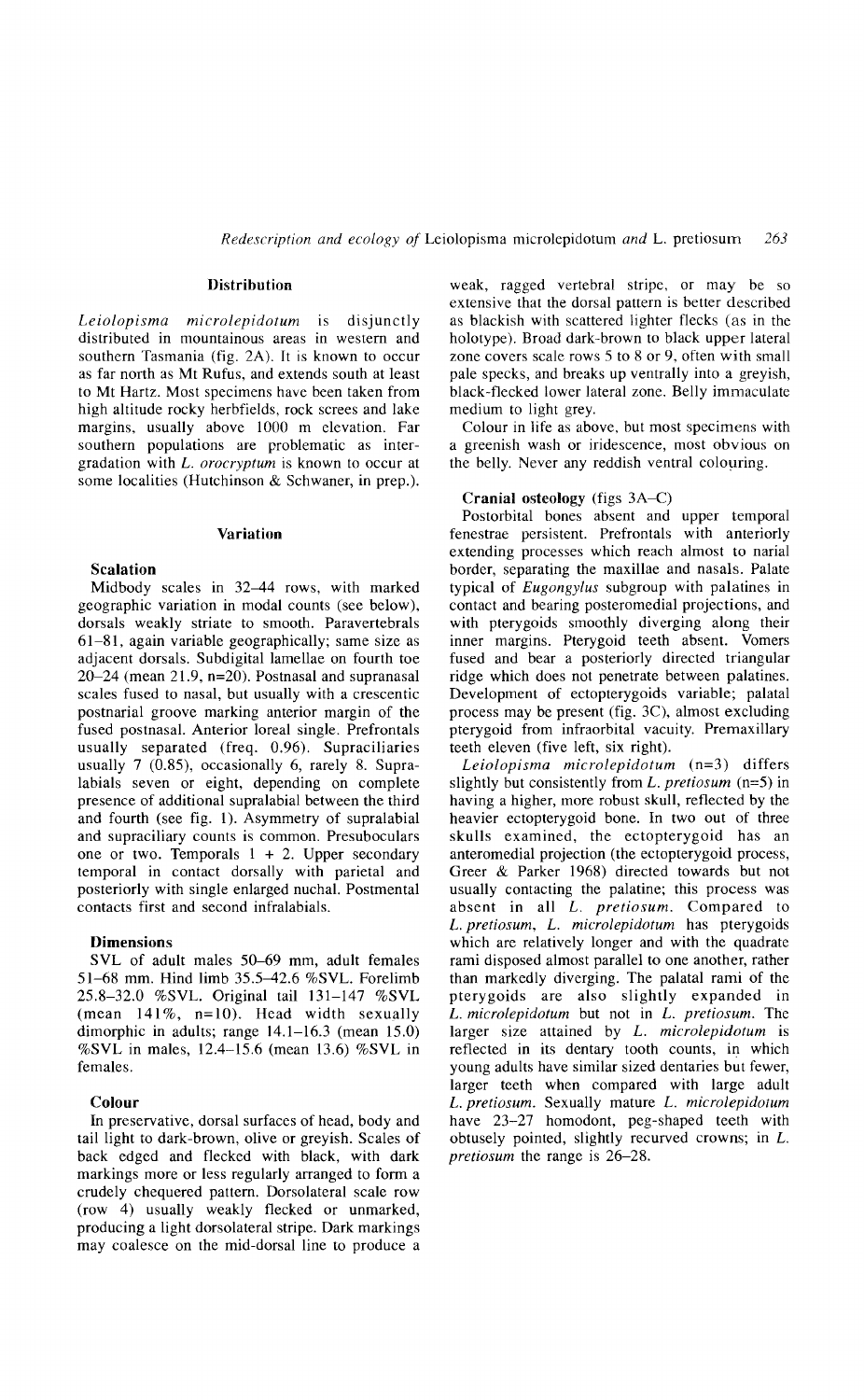## TABLE 1

| <b>Population</b>                 | Midbody scale rows<br>Range (mean)                             | <b>Paravertebral scales</b><br>Range (mean)                | Adult SVL<br>Range (n)<br>(mm)                  | n            |
|-----------------------------------|----------------------------------------------------------------|------------------------------------------------------------|-------------------------------------------------|--------------|
| Mt Wellington                     | $36-44$ (39.3)                                                 | $70 - 81$ $(76.9)$                                         | $51 - 66(47)$                                   | 57           |
| Mt Field                          | $36 - 38$ $(36.7)$                                             | $68-78$ $(73.3)$                                           | 58 $(1)$                                        | 10           |
| Mt Rufus<br>Mt Eliza<br>Mt Sprent | $34 - 36$ $(34.9)$<br>$32 - 37$ $(34.9)$<br>$34 - 35$ $(34.2)$ | $66 - 73$ $(70.0)$<br>$64 - 81$ (70.9)<br>$67-75$ $(70.5)$ | $50 - 58$ (6)<br>$50 - 69(29)$<br>$54 - 60$ (4) | 7<br>35<br>6 |
| Mt Hartz                          | $32 - 36$ $(33.3)$                                             | $64-79$ $(70.4)$                                           | $56 - 68(17)$                                   | 22           |

## Interpopulation Variation in *Leiolopisma microlepidotum*

### Geographic Variation

There are three distinct populations within this species, reflecting its disjunct distribution. Some of the variation characterising these populations is summarised in table 1.

Mt Wellington animals have much the smallest body scales. This is the only population known to include specimens with 40 or more midbody scale rows, and 38 and 40 are the modal midbody scale row counts for this population. Paravertebral scale counts also average much higher in this population.

To the west is the isolated Mt Field plateau, where specimens have 36 or 38 midbody scale rows and relatively high paravertebral counts. These animals are intermediate meristically and geographically between Mt Wellington and the main south-central Tasmanian highland populations, represented in table 1 by the Mt Rufus, Mt Sprent and Mt Eliza specimens. In these populations there are usually 34 or 36 midbody scale rows and about 70 paravertebrals. At Mt Rufus, where L. *microlepidotum* is sympatric with L. *greeni,* the sample of L. *microlepidotum* has smaller body sizes than average, possibly representing a case of character displacement with respect to body size. The five adult male L. *microlepidotum* were between 50 and 56 mm SVL (mean 52), while the single adult female was 58 mm. Eight adult male L. *greeni* ranged from 55 to 69 mm SVL (mean 63) while 13 females were between 59 and 70 mm (mean 65).

Southern mountain ranges (Mt Hartz area, Mt La Perouse/Precipitous Bluff and the Eastern Arthurs)

support populations of skinks morphologically like both L. *microlepidotum* and L. *orocryptum.* The difficulties experienced in assigning specimens to species based on external morphology prompted the use of allozyme electrophoresis, which has resulted in the discovery that specimens from the latter two areas are mostly genetic intergrades between the two species (Hutchinson & Schwaner, in prep.). On the Mt Hartz plateau, the two species have not been recorded intergrading, but nevertheless can show confusing overlap in morphology — so much so that all specimens were initially identified as L. *microlepidotum,* while it was acknowledged that they showed apparent overlap with L. *orocryptum* (Hutchinson *et al.* 1988). Electrophoretic sorting of a sample of specimens from around Mt Hartz showed that two species, separated by four fixed genetic differences, occurred syntopically. Most could be assigned to species using external morphology as follows:

Colour pattern including a continuous white midlateral stripe and a black vertebral stripe, and/or 32 or fewer midbody scale rows ........ L. orocryptum Colour pattern without either a continuous white midlateral stripe or a black vertebral stripe, and/or 32 or more midbody scale rows .. ....................................... L. *microlepidotum*

However, some specimens are intermediate in colour pattern, for instance combining a welldeveloped black vertebral stripe with an indistinct midlateral white stripe, and may have exactly 32 midbody scale rows, and so are not readily assignable to species. Pending more complete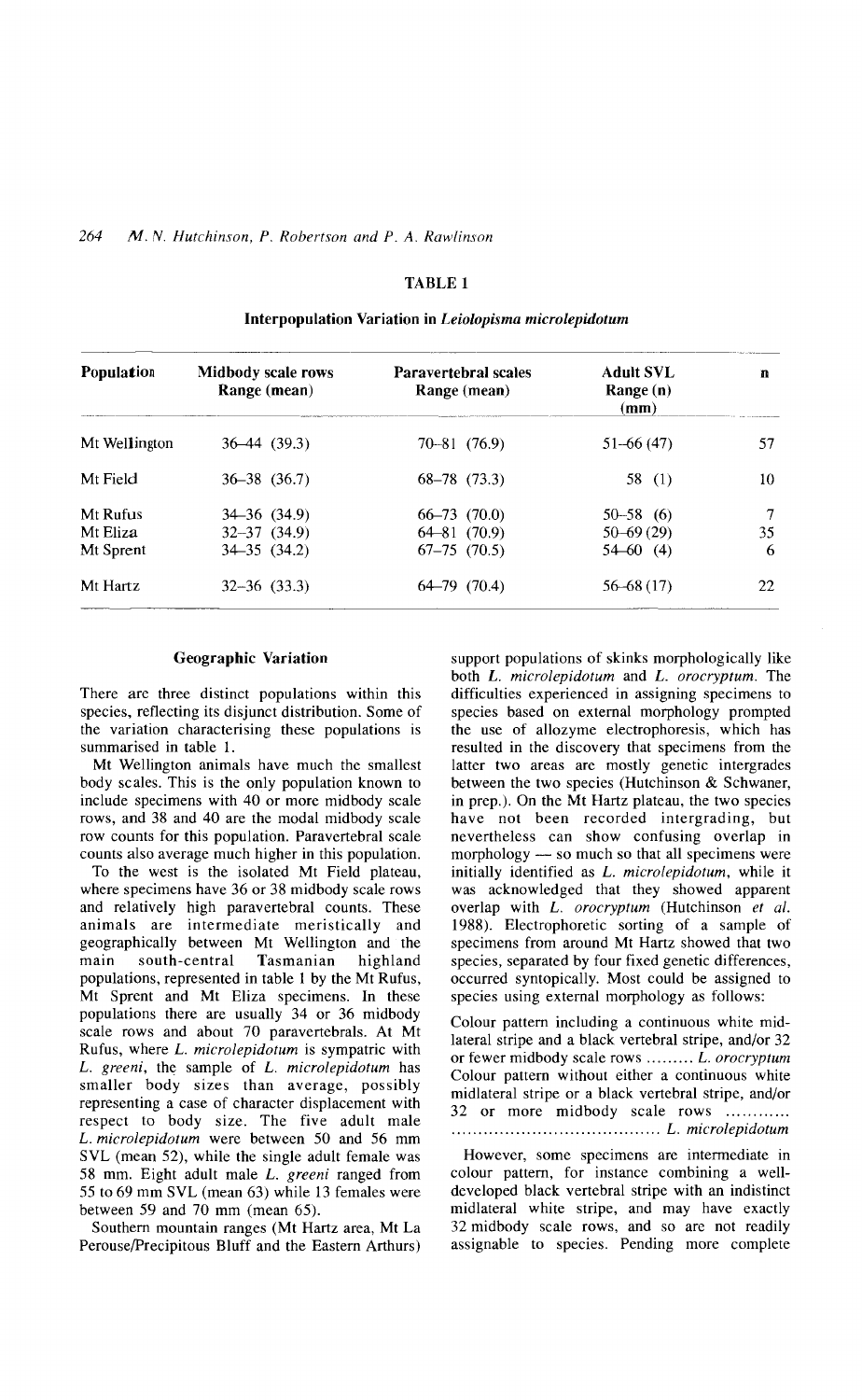electrophoretic surveys, identification of alpine populations in far southern Tasmania will be difficult.

## *Leiolopisma pretiosum* (O'Shaughnessy, 1874) Pls 1, 2D; figs 1B, 2B, 3D

*Mocoa pretiosa* O'Shaughnessy (1874: 298).

- *Lygosoma (Liolepisma) pretiosum* (part) Boulenger (1887: 282, pl. XXII, fig. 2 (right)).
- *Lygosoma (Leiolopisma) pretiosum* (part) Smith (1937: 225); Worrell (1963: 47).

*Lampropholis pretiosa* Mittleman (1952: 29).

*Leiolopisma pretiosum* (part) Greer (1974: 17); Rawlinson (1974a: 319; 1975: 10); Greer (1979: 350; 1982: 566); Cogger *et al.* (1983: 170).

### Diagnosis

*Leiolopisma pretiosum* is distinguished from all other Australian *Leiolopisma* by the following combination of character states: frontoparietal single; supranasal and postnasal scales absent; midbody scales in  $32-40$  (usually  $32-36$ ) rows, the dorsals smooth or striate; body and head depressed, eyes bulging markedly above flattened frontal region; white midlateral stripe usually well developed; dorsal colour pattern usually includes black vertebral stripe and both darker and lighter flecks on a brown background.

Most similar in external appearance to *L. metallicum, L. microlepidotum* and *L. orocryptum. L. metallicum* has larger scales (24-28 rows at midbody), the dorsals are often markedly striate to weakly keeled, the paravertebrals are  $1^{1}/_{2}$  = 2 times as wide as the adjacent dorsals and the limbs are shorter (hind limb usually less than 38% of SVL, versus more than 36% in *L. pretiosum). L. microlepidotum* is larger (breeding adults 50-69 mm SVL versus 44-57 mm for mainland Tasmanian *L. pretiosum),* the head and body are not markedly depressed and there is no white midlateral stripe. *L. orocryptum* has larger scales (28-32 rows at midbody) and never has pale dorsal speckling.

## Holotype

BMNH 1946.8.16.54 (old number 1845.5.2.10). Sex not determined. Van Diemens Land (= Tasmania). Collector: Ronald Gunn. No other data. State of preservation moderate, skin slipping from some areas. The precise type locality is not specified in the BMNH accessions book, catalogue or original description. The features of the type specimen fall within the normal range of variation for mainland Tasmanian specimens, and the species is common in the vicinity of both Hobart and Launceston, so that it is not possible to suggest a more precise type locality.

### Description of Holotype

#### Scalation

Midbody scales in 34 rows. Dorsal scales with four weak keels; lateral scales with three very weak keels. Paravertebrals not counted. Ventrals smooth, 80 between postmental and preanal (exclusive). Preanals ten, median four slightly enlarged. Palmar tubercles slightly enlarged. Subdigital lamellae smooth, undivided, 24 under fourth toe. Supranasals and postnasals absent. Rostral and frontonasal in moderate contact. Prefrontals separated; frontal contacts frontonasal. Four supraoculars, second largest; first and second contact frontal. Frontoparietals fused. Interparietal distinct. Parietals large, in contact behind interparietal. Each parietal bordered posterolaterally by upper secondary temporal and enlarged nuchal. Supraciliaries seven. Upper ciliaries seven (fourth, fifth and sixth enlarged). Lower ciliaries ten. Lower eyelid moveable, with a transparent palpebral disc. Supralabials seven, fifth subocular. Infralabials seven. Ear opening obvious; no ear lobules.

### Dimensions

SVL 51 mm. Length of tail (regrown) 64 mm. Length of forelimb 15 mm (29% of SVL). Length of hind limb 20 mm (39% of SVL). Length of eye 2.3 mm. Length of palpebral disc 1 mm (43% of eye length). Diameter of ear opening 0.9 mm.

#### Colour

Brown dorsally with a black vertebral stripe and flecked with lighter and darker patches. Narrow dorsolateral light stripe runs from nostril, above eye, then continuously along anterior one-third of body, becoming fragmented posteriorly. Upper lateral zone black, bordered by a light midlateral stripe starting at ear and ending at hind limb. Lower lateral zone mottled grey and black. Venter unmarked grey, with dark mottling under chin.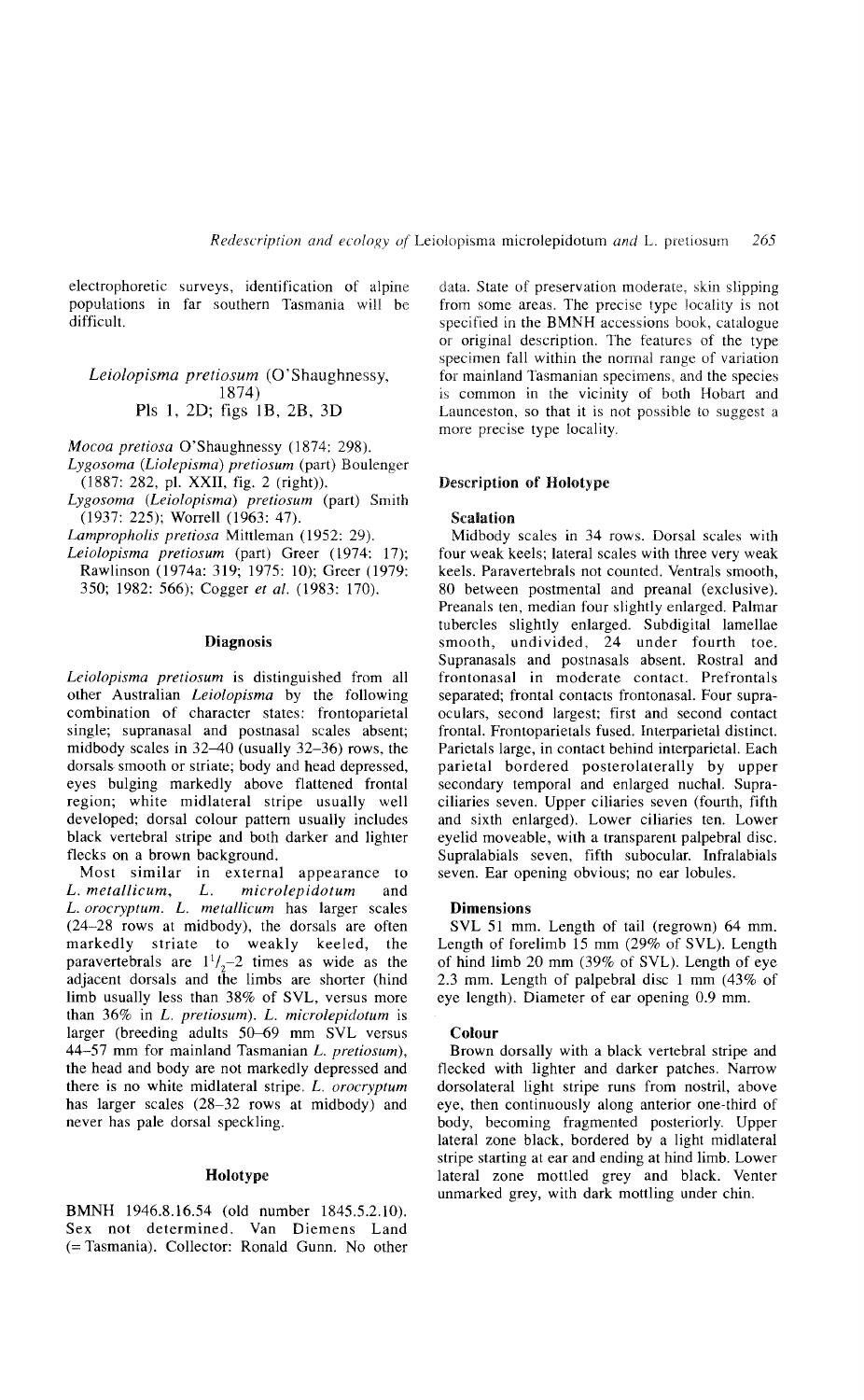### **Distribution**

*Leiolopisma pretiosum* occurs in forests, woodlands and rocky areas throughout most of Tasmania (fig. 2B). It is also found on many of the adjacent small islands, including Maria, Tasman, lie du Golfe, the Maatsuyker Group, and islets off the west coast. It occurs in the west of Bass Strait on King and Albatross Islands. Its occurrence in the east of Bass Strait is doubtful. Based on a single specimen (NMV D911) donated by Kershaw, Rawlinson (1967) recorded L. *pretiosum* from Flinders Island (Furneaux Group). However, there is some doubt about the accuracy of the data with many of Kershaw's specimens (A.I. Coventry, pers. comm.), and although the reptile fauna of Flinders Island has been comparatively well surveyed, no further *L. pretiosum* specimens have been collected. The species ranges from sea level up to about 1000 m elevation.

### Variation in Mainland Populations

Ninety-three specimens from the Tasmanian mainland have been examined to assess variation within the main population of this species.

#### Scalation

Midbody scales in 32-38 rows (mode 34, mean 34.0), dorsals smooth to weakly keeled. Paravertebrals  $58-69$  (mean  $62.6$ ); only slightly broader than adjacent dorsals. Subdigital lamellae on fourth toe 20-25 (mean 22.6, n=20). Postnasal and supranasal scales fused to nasal, but usually with crescentic postnarial groove marking the inner margin of the fused postnasal. Anterior loreal single. Prefrontals usually separated (freq. 0.85). Supraciliaries usually 7, occasionally 6 or 8. Supralabials 7, rarely 6 or 8; variation due to fusion of third and fourth supralabials or division of the third; fifth (of seven) supralabial subocular. Asymmetry of supralabial and supraciliary counts is common. Usually one presubocular. Temporals 1 + 2. Upper secondary temporal in contact dorsally with the parietal and posteriorly with the single enlarged nuchal. Postmental contacts first and second infralabials.

### Dimensions

SVL of adult males 44-56 mm (n=20), adult females  $45-57$  mm (n=20). Hind limb  $37.0-42.2$ %SVL. Forelimb 27.4-33.3 %SVL. Original tail 119-144 %SVL (mean 137%, n=9). Head width sexually dimorphic in adults; range 13.4-15.3

(mean 14.4) %SVL in males, 12.1-13.6 (mean 13.1) %SVL in females.

### Colour

In preservative, dorsal surface of head, body and tail pale grey-brown to medium metallic brown. Black vertebral stripe always detectable, but occasionally only weakly developed, running from nuchals to proximal part of tail. Scales of back usually lightly to heavily flecked with darker and lighter flecks; pale flecks sometimes absent, and more rarely dorsum immaculate apart from vertebral stripe. Upper lateral zone dark brown to black, sometimes speckled with white or pale grey, extends from scale row 4 to scale row 7 or 8. This zone narrowly edged above by whitish dorsolateral line (sometimes absent) and below by white midlateral stripe from neck to groin. This stripe has an irregular blackish lower margin. Top of head and legs flecked blackish. Underside off-white to light grey, often with dark-edged throat and chin scales.

Colour in life as above, but underside of most adults with vague to moderately intense orange or pink flush, usually running from posterior third of belly to proximal quarter of tail.

### Cranial osteology (fig. 3D)

Similar in most respects to L. *microlepidotum* (see above).

### Variation in Insular Populations

Table 2 summarises interpopulation variation in several characteristics of this species.

Throughout mainland Tasmania this species shows relatively little variation in size, colour or scalation. A slight south to north cline is apparent, with northern animals being marginally larger and averaging slightly higher midbody scale counts counts of 36 are more common in the north, and one northern specimen is the only mainland L. *pretiosum* recorded with 38 midbody scale rows. However, much more variation is seen in specimens from offshore islands, as shown in table 2. A recurring trend is for island animals to be larger and have smaller midbody scales (higher row counts) than is usual for mainland specimens, and on some islands these values range higher than any mainland population. In addition, instances of head shield variations which are rare in mainland populations become common or even usual in certain island populations. Thus over half of the Albatross Island specimens have a transverse suture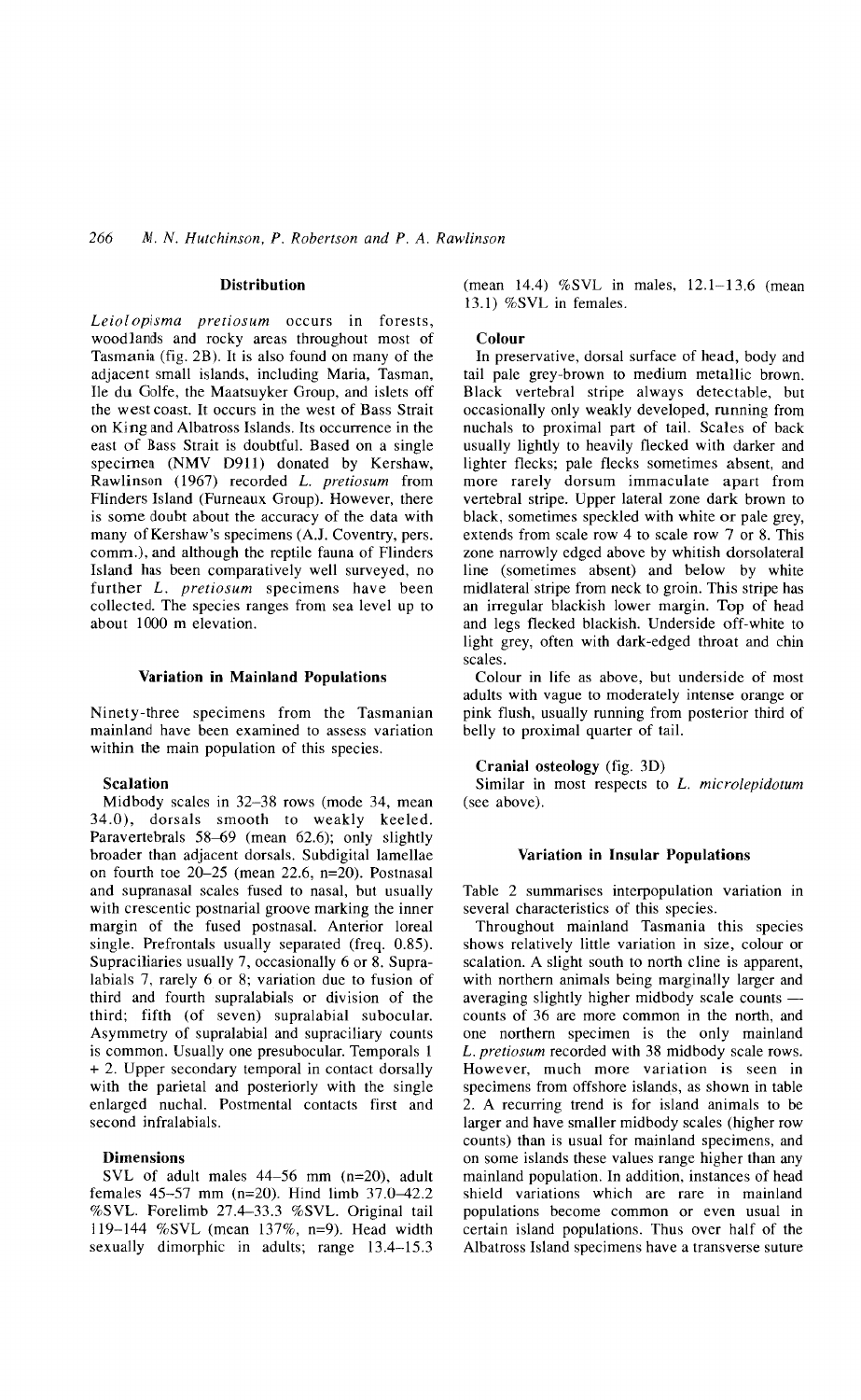## *Redescription and ecology of* Leiolopisma microlepidotum *and* L. pretiosum 267

## TABLE 2

## Interpopulation Variation in *Leiolopisma pretiosum*

| <b>Island</b>                 | Midbody scale rows<br>Range (mean) |             | <b>Paravertebral scales</b><br>Range (mean) |            | <b>Adult SVL</b><br>Range (mm) | n       |
|-------------------------------|------------------------------------|-------------|---------------------------------------------|------------|--------------------------------|---------|
| Tasmania                      |                                    |             |                                             |            |                                |         |
| Overall                       | $32 - 38$                          | (34.0)      | $58-69$ $(62.6)$                            |            | 44–57                          | 93.     |
| South                         |                                    |             |                                             |            |                                |         |
| (Hartz Mt, Mt Wellington)     | $32 - 36$                          | (33.9)      | 58-67                                       | (61.7)     | 44–57                          | 45      |
| North                         |                                    |             |                                             |            |                                |         |
| (Tamar vly, Maggs Mt)         | $32 - 38$                          | (34.3)      | $59 - 68$                                   | (64.2)     | $45 - 56$                      | 27      |
| King Island                   | $32 - 38$                          | (34.5)      | $59 - 71$                                   | (62.8)     | 44–61                          | 30      |
| Albatross Island <sup>†</sup> | $32 - 38$                          | $(35.8)^*$  | $63 - 80$                                   | $(68.8)*$  | $49 - 60$                      | 36      |
| Swainson Island <sup>‡</sup>  | $33 - 34$                          | (33.6)      | $60 - 67$                                   | (62.2)     | 53                             | 5       |
| Breaksea Islands <sup>§</sup> | $32 - 36$                          | (34.7)      | $61 - 67$                                   | (63.5)     | 51–55                          | 9       |
| De Witt Island                | $33 - 36$                          | $(35.1)$ ** | $61 - 67$                                   | (63.6)     | $47 - 56$                      | 12      |
| Flat Top Island               | $36 - 38$                          | $(37.2)*$   | $66 - 70$                                   | $(67.8)^*$ | $52 - 58$                      | 6       |
| Maatsuyker Island             | $32 - 36$                          | (33.6)      | $60 - 70$                                   | (63.7)     | $44 - 55$                      | 29      |
| Mewstone <sup>®</sup>         | $34 - 40$                          | $(37.4)^*$  | $62 - 73$                                   | $(67.3)^*$ | $52 - 70$                      | 30.     |
| Louisa Island <sup>#</sup>    | $34 - 37$                          | $(35.5)$ ** | $59 - 65$                                   | (61.3)     | $49 - 53$                      | 9       |
| Ile du Golfe                  | $32 - 36$                          | (34.0)      | 58-66                                       | (61.9)     | $47 - 56$                      | 44      |
| Tasman Island                 | $34 - 37$                          | $(35.5)$ ** | 64–74                                       | $(67.5)^*$ | $45 - 57$                      | $12 \,$ |

Notes:

53% of specimens have "interprefrontal" shield.

 $\overline{f}$  Four specimens (80%) with prefrontals in contact.

§ Five specimens (56%) with prefrontals in contact.

<sup>1</sup> Some specimens in poor condition; midbody scale counts taken from 30 specimens, paravertebrals from 28.  $*$  Two specimens (22%) with divided frontoparietals.

Asterisks indicate significant differences from mainland specimens (overall values) using Student's t-test:

 $*$  p < 0.001,  $*$  0.01 > p > 0.001

across the anterior one-third of the frontal, forming an azygous "interprefrontal" shield. This peculiarity was seen in only one of 93 mainland specimens. Other island abnormalities included fusions or partial fusions involving the parietals, nuchals and prefrontals, divisions of the frontoparietals and partial separation of supranasal and postnasal scales.

The most distinctive island population is from the Mewstone, the southernmost and deepest water islet supporting *L. pretiosum,* and also one of the smallest. The islet is a rocky peak only 6.8 ha in area (White 1981), is almost unvegetated, and lies in 110 m of water (Rawlinson 1974a). Mewstone animals are by far the largest *L. pretiosum* (table 2) and have the smallest scales, the modal count being 38 and ranging as high as 40. Most also have the supranasals partially separated posteriorly. Although younger specimens, and some adults,

have a colour pattern typical of mainland *L. pretiosum,* many larger individuals may be aberrant in colour pattern, with a heavy suffusion of black markings, and most live specimens have a greenish sheen. The venter is usually yellow-green with an orange wash on the posterior belly and proximal tail. The small sample from Flat Top Island, a small (2 ha) deep-water (91 m) islet 12.6 km to the northeast, resembles the Mewstone population in the modal midbody scale count of 38. It is interesting to note that in scalation, colouring and relatively large size, Mewstone animals approach *L. palfreymani,* a species confined to Pedra Branca Islet about 62 km ESE of the Mewstone. *L. palfreymani* has well developed supranasal and postnasal scales, 38 or 40 midbody scale rows, and reaches a still larger maximum size (92 mm SYL).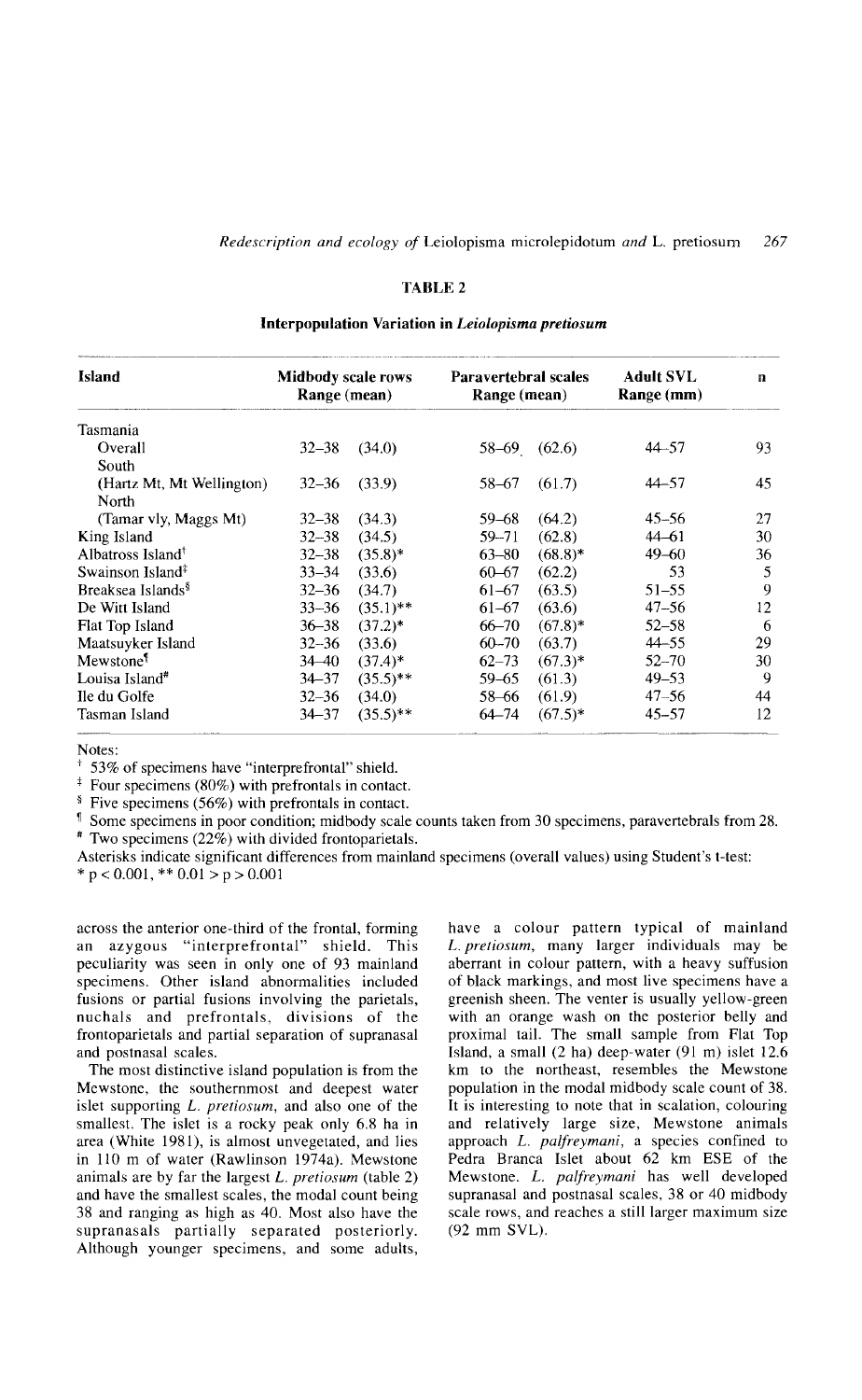## TABLE 3

## Comparisons of Scalation and Adult Size in Sympatric and Adjacent Populations of *Leiolopisma microlepidotum* and L. *pretiosum*

| <b>Population</b>                 | Midbody scale rows<br>Range (mean) | Paravertebral scales<br>Range (mean)<br>(mm) | <b>Adult SVL</b><br>Range (mean) |
|-----------------------------------|------------------------------------|----------------------------------------------|----------------------------------|
| A. Sympatry                       |                                    |                                              |                                  |
| Mt Wellington "chalet"            |                                    |                                              |                                  |
| L. microlepidotum $(n=5)$         | $38-42(40.6)$                      | $77 - 80(77.8)$                              | $58 - 62(59.6)$                  |
| L. pretiosum $(n=7)$              | $32 - 36(33.9)^*$                  | $60-65(62.6)$ *                              | 48-53 $(50.0)*$                  |
| <b>B.</b> Parapatry               |                                    |                                              |                                  |
| Mt Wellington pinnacle            |                                    |                                              |                                  |
| L. microlepidotum $(n=52)$        | $36-44(39.2)$                      | $70 - 81(76.8)$                              | $51-66(58.9)$                    |
| Mt Wellington "geology sign"      |                                    |                                              |                                  |
| L. pretiosum $(n=27)$             | $32 - 36(33.9)^*$                  | $58 - 67$ $(61.7)^*$                         | 44-57 (50.9)*                    |
| Mt Rufus summit                   |                                    |                                              |                                  |
| L. microlepidotum $(n=7)$         | $34 - 36(34.9)$                    | $66 - 73(70.0)$                              | $50 - 58(53.0)$                  |
| Mt Rufus lower slopes             |                                    |                                              |                                  |
| L. pretiosum $(n=7)$              | $32 - 36(34.3)$                    | $60-64(62.1)*$                               | $47 - 52(49.7)^*$                |
| Hartz Mt National Park            |                                    |                                              |                                  |
| - L. Osborne/L. Perry/Ladies Tarn |                                    |                                              |                                  |
| L. microlepidotum $(n=9)$         | $32 - 35(33.4)$                    | $64 - 79(70.1)$                              | $56 - 68(61.1)$                  |
| - Waratah lookout                 |                                    |                                              |                                  |
| $L.$ pretiosum $(n=9)$            | $33 - 36(34.2)$                    | $59 - 64 (60.9)^*$                           | 44–54 (47.6)*                    |
|                                   |                                    |                                              |                                  |

\* *L. pretiosum* significantly different (Hest, p < 0.001) from the corresponding data for *L. microlepidotum.*

## SYMPATRY OF L. *MICROLEPIDOTUM* AND L. *PRETIOSUM*

On Mt Wellington, samples of five *L. microlepidotum* and seven *L. pretiosum* were collected during January 1980 at "The Chalet", a roadside rotunda, at an elevation of 1000 m, just below the treeline. This locality is 4 km from the pinnacle along the main Mt Wellington road. There is no evidence of intergradation in the characters which distinguish the species (size, midbody and paravertebral scalation, colour; table 3), nor is any

overlap apparent with the two other species, *L. metallicum* and *L. ocellalum,* which occur at this locality.

Three other areas of close parapatry or possible sympatry are known, Mt Rufus, Mt Picton and the Hartz Mountain area. As shown in table 3, size and paravertebral scale counts separate both species at all localities, while at Mt Wellington midbody scale counts are also significantly different. At all localities, colour pattern is also an obvious guide to identification.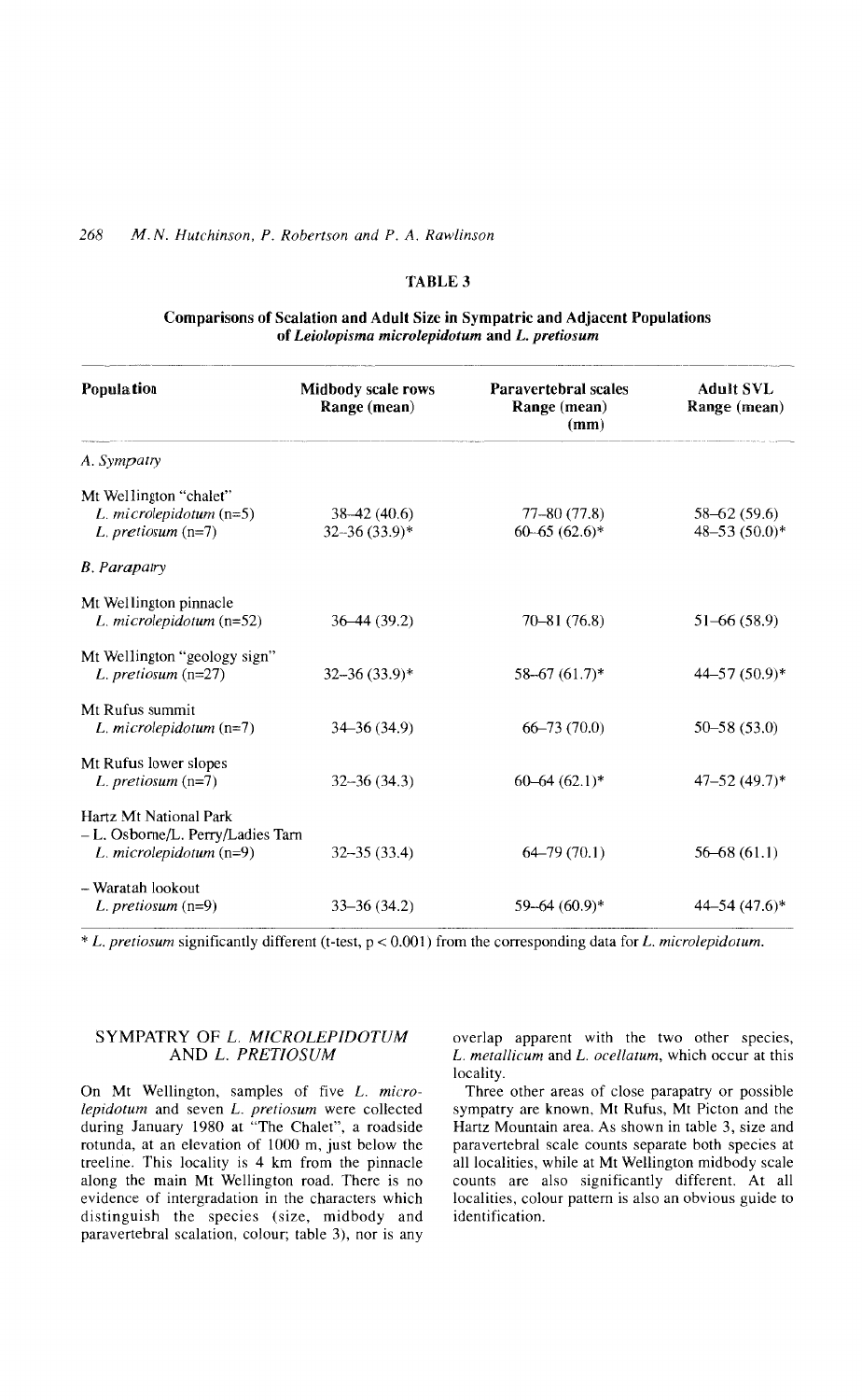## ECOLOGY AND REPRODUCTION

Both *L. microlepidotum* and *L. pretiosum* are agile, diurnally active, scansorial lizards adapted to living on fallen logs, trees or rock outcrops. *L. microlepidotum* appears to be restricted to the cold temperate zone (defined by Rawlinson 1974a), whereas *L. pretiosum* is also common in the cool temperate zone. Both species may occur in very high densities in suitable habitats, but nothing is known of their social organisation. *L. pretiosum* has been observed aggregating in communal refugia in log or rock crevices, and both species often bask in groups.

*Leiolopisma microlepidotum* occurs at high altitudes, where it appears to be restricted to more open habitats above the treeline. In these areas it is usually found in association with large rock outcrops, utilising exposed rock faces as basking sites and retreating into rock crevices or surrounding dense vegetation when disturbed. Presumably these sheltered sites are also used during periods of inactivity which, in alpine Tasmania, may be quite extensive. Foraging occurs on the open rock surfaces and in surrounding vegetation, and a variety of invertebrates is taken.

*Leiolopisma pretiosum* occurs in a range of habitats where there are trees or where rocks outcrop, usually at lower altitudes than *L. microlepidotum. L. pretiosum* uses the elevated surfaces of fallen logs, the trunks and lower limbs of trees, and, less frequently, rocks for basking sites. Where it coexists with the rock-dwelling *Leiolopisma ocellatum*, it may to some extent be displaced from rocky sites by that species. *L. pretiosum* forages widely from basking sites and also takes a wide variety of invertebrate prey.

On many of the small islands inhabited by *L. pretiosum,* and on low mountains of the far southwest mainland, trees are almost or totally absent (White 1981). In these habitats, *L. pretiosum* is a rock dweller (other saxicoline species appear to be absent), and crevices in rocks are used as retreats. Some of the smallest islets almost completely lack vegetation of any kind, but on at least one such islet, the Mewstone, a large population of *L. pretiosum* is apparently supported by the islet's colony of shy albatross *(Diomedea cauta).* Lizards have been observed feeding on fish remains in the colony, and even feeding inside the carcasses of dead albatross chicks (Rounsevell *et al. 1985,* N. Brothers, pers. comm. 1987). In this respect, *L. pretiosum* is similar to *L. palfreymani* (Pedra Branca islet, Tasmania) and *L. nigriplantare* (Chatham Islands, New Zealand), which also

inhabit small sea-bird islands and live at least partly off the nesting colonies (McCann 1955, Rounsevell *et al. 1985).*

Both species are shuttling heliotherms, maintaining body temperatures (when active) within relatively narrow limits, often well above ambient, by alternating between basking and moving to shaded areas. Rawlinson (1974a) stated that for *L. pretiosum* the normal activity range is from a voluntary minimum of  $21.5^{\circ}$ C to a voluntary maximum of 37.2 $\degree$ C, with a mean of 29.1 $\degree$ C (n=8) when measured in the laboratory. Greer (1982) measured in the field the body temperatures of 30 individuals from the summit of Mt Wellington. He found that the active body temperature of this species ranged from  $22.6^{\circ}$ C to  $31.8^{\circ}$ C, with a mean of 27.3°C. Air temperature at that time ranged from 13.2°C to 19.9°C (mean 17.6°C), with the greatest difference between a lizard body temperature and adjacent air temperature being 18.6°C. The difference between the mean active body temperatures quoted for *Leiolopisma pretiosum* and *L. microlepidotum* may only reflect the differing experimental methods used in obtaining these data, but it is interesting to note that the species inhabiting the colder environment appears to be more "cold adapted", with a lower mean ("preferred") body temperature.

Weekes (1930) looked at reproduction and placentation in what she referred to as *L. pretiosum* collected from Mt Wellington. As both *L. pretiosum* and *L. microlepidotum* occur at this general locality, her material may have consisted of either or both species. It appears that reproductive details are very similar in these closely related species, so her findings on placental structure are probably applicable to both. Rawlinson (1974a) and Greer (1982) listed a number of reproductive details for *L. pretiosum,* and these may be variously attributed to *L. pretiosum* or *L. microlepidotum* as discussed below.

Both species are viviparous, sustaining the embryos within the oviducts via simple placentation and giving birth to live young. It appears probable that most of the nutrients necessary for development of the embryos are contained within the yolk deposited on the ova prior to ovulation, and that the allamoplacenta functions mainly for the exchange of water and respiratory gases (Weekes 1930). Adequate reserves, in the form of abdominal fat bodies, are thus needed for reproduction. They accumulate slowly from food consumed during periods of activity, and are used rapidly in the formation of yolk for the developing ova.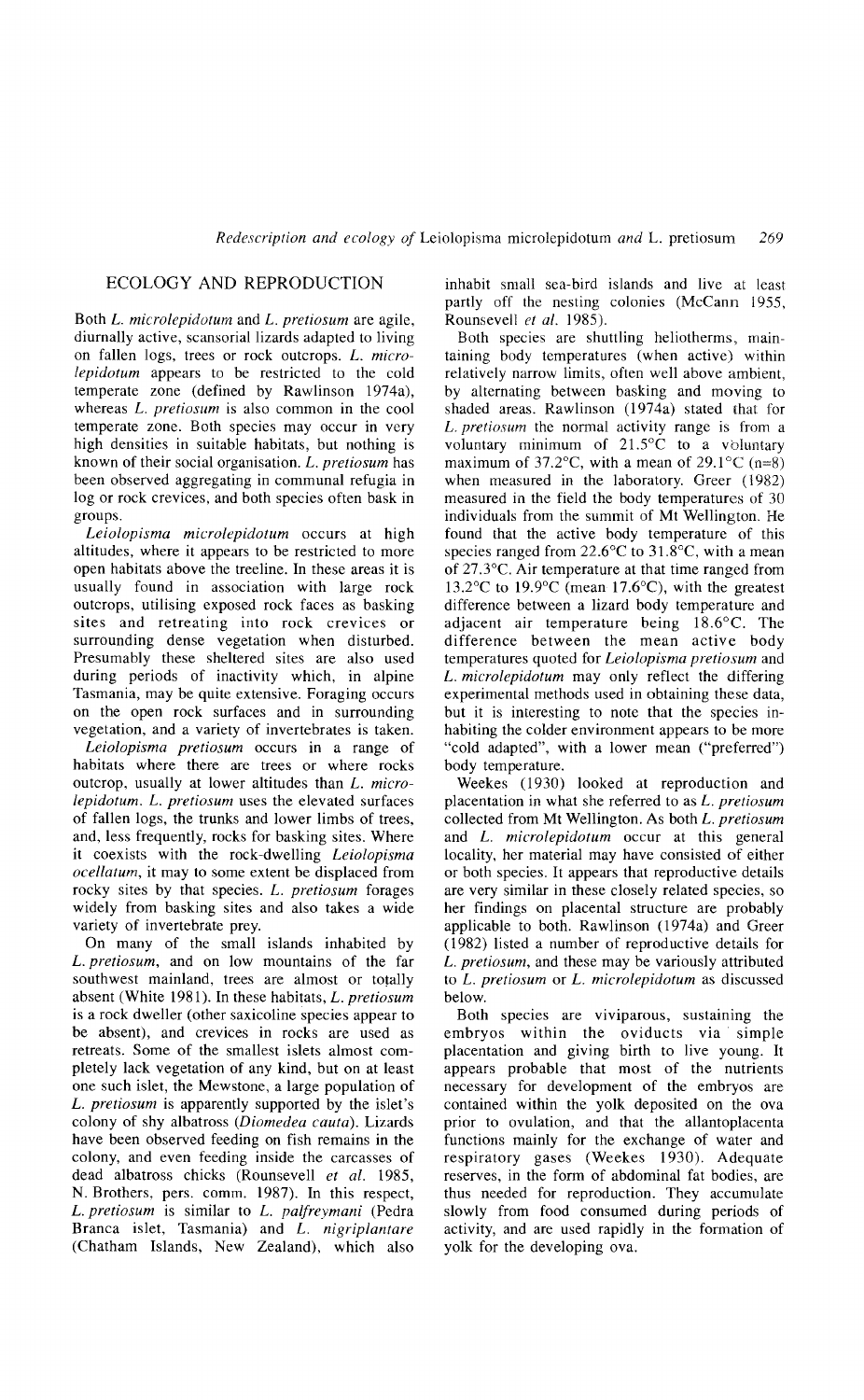Like most other viviparous species of Australian *Leiolopisma,* L. *pretiosum* and L. *microlepidotum* have obligate sperm storage during the winter period of inactivity (Rawlinson 1974a). Maximum testis si ze. and presumably mating, occurs in late summer or autumn, directly after the birth of the young, and the sperm must be stored by the females until spring, when ovulation and fertilisation take place. The gestation period is variable, depending on local climate. For example, L. *pretiosum* from lowland northern Tasmania have been recorded giving birth in early January, while specimens from higher altitudes or more southerly latitudes, where time available for activity each year can be much less, may give birth as late as April. Similarly, L. *microlepidotum,* living in the cooler southern, high-altitude areas, would not usually give birth until autumn. In fact, Swain (1972) suggested that some females of some species of Tasmanian skinks may retain the embryos in the oviducts during the winter and give birth the following spring. Our observations lend some support to this contention: firstly, L. *microlepidotum* collected from Mt Wellington in January had embryos at a very early stage of development; secondly, apparently recently born individuals of *L. microlepidotum* were collected from Mt Hartz in early February, when some females were carrying early embryos; and thirdly, some L. *pretiosum* collected from the Mewstone in May were still carrying near-term embryos.

The litter size of the two species is similar (table 4), with a range of 1–4 for *L. microlepidotum* and 1-3 for *L. pretiosum.* The closely related L. *orocryptum,* L. *ocellatum* and L. *greeni* also have small litters  $(3-4, 1-4$  and  $2-3$  respectively), a characteristic of the L. *spenceri* group (Greer 1982). There may be some difference between L. *pretiosum* and L. *microlepidotum* in the size of young at birth, neonates of the former measuring 22-24 mm SVL (mean 23.1, n=8), while the smallest juveniles of L. *microlepidotum* are 24-33 mm SVL. Neonate sizes are not available for L. *microlepidotum* as all pregnant females collected by the authors (on several occasions and from several localities) have aborted within a few days; size data are therefore from the smallest fieldcaught juveniles (n=6).

It is not known how long juveniles of either species take to reach reproductive size. No distinct yearly size classes are discernible in the available samples of pre-reproductive individuals, but these samples indicate that both species probably take at least two years to reach sexual maturity. The true time could be much longer and may be variable,

depending on locality and possibly on climatic differences between years. Males of L. *pretiosum* from 44~56 mm SVL have been recorded with enlarged testes, and females with young measure 44-57 mm SVL (mainland Tasmanian populations). Size at maturity is greater in L. *microlepidotum,* males ranging  $50-69$  mm and females  $51-68$  mm.

The percentages of females which reproduce in any given season for the five Tasmanian endemic *Leiolopisma* for which data are available are shown in table 4. Greer (1982) has already noted that not all females in a sample of L. *greeni* collected by him were pregnant. Our data indicate that, while all females of the two species characteristically found at lower altitudes (L. *ocellatum* and L. *pretiosum)* breed each year, a proportion of females of the three montane species (L. *greeni, L. microlepidotum* and L. *orocryptum)* do not breed each year. The cool climate and short growing season in alpine habitats could reduce the yearly activity of these species such that females cannot gather enough resources for reproduction in one season, or there may be insufficient time for embryonic development to be completed in one season. Both of these factors may force females to reproduce only every second year.

Biennial reproduction has been recorded in other reptiles inhabiting similar environments (Fitch 1970) but is not known in other Australian lizards. The data in table 4 indicate that usually more than 50% of females in samples of the three alpine species are recorded as breeding. This could be due to sampling bias, in that gravid females are more "catchable" (Shine 1980) and hence disproportionately represented in samples; or that when conditions are more favourable, in some localities or in some years, females may reproduce more frequently.

## RELATIONSHIPS

Greer (1982), following Rawlinson (1974b, 1975), partitioned the Australian species of *Leiolopisma* into two species groups. These represent adaptive complexes to an arboreal/scansorial *(spenceri* group) or a terrestrial/grass-dwelling *(baudini* group) niche. It is not clear whether the groups represent monophyletic units (Shea 1987).

Several subgroups of biologically and morphologically similar species can be identified within each of Greer's species groups. The largest such subgroup can be termed the Tasmanian species group, since all are restricted to Tasmania and its adjacent islands. This subgroup consists of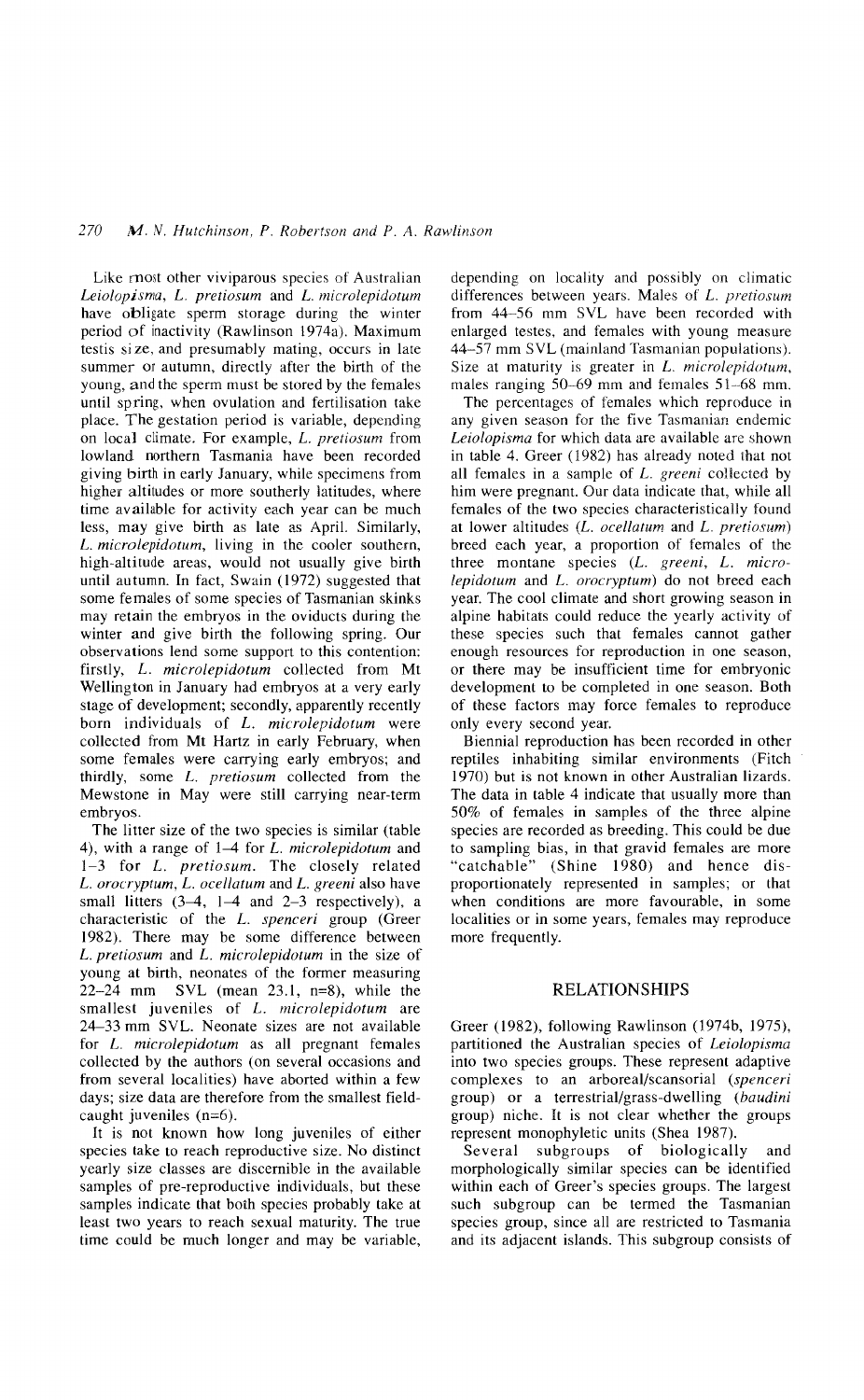# *Redescription and ecology of* Leiolopisma microlepidotum *and* L. pretiosum 271

## TABLE 4

Female Reproductive Data for Five Endemic Tasmanian Skinks\*

| L. greeni<br>Dec 1975<br>Jan 1987 | 16<br>10 |         |                 |                     |
|-----------------------------------|----------|---------|-----------------|---------------------|
| Pine Lake                         |          |         |                 |                     |
|                                   |          |         |                 |                     |
|                                   |          | 8(50)   | $54 - 72(63.7)$ | $2 - 3$ $(2.2)^{G}$ |
|                                   |          | 6(60)   | $58 - 67(61.7)$ | $2 - 3(2.3)$        |
| Mt Barrow                         |          |         |                 |                     |
| Jan 1980                          | 11       | 9(82)   | 54–59 (56.3)    | $\overline{c}$      |
| Mt Rufus                          |          |         |                 |                     |
| Jan 1987                          | 13       | 7(54)   | $59 - 70(63.5)$ | $2 - 3(2.3)$        |
| L. microlepidotum                 |          |         |                 |                     |
| Mt Wellington                     |          |         |                 |                     |
| Dec 1975                          | 9        | 9(100)  | $51-63(?)$      | $2-4$ $(2.4)^{G}$   |
| Jan 1980                          | 39       | 25(64)  | $52 - 66(57.5)$ | $1-4(2.6)$          |
| Mt Eliza                          |          |         |                 |                     |
| Jan 1987                          | 15       | 9(60)   | $55-65(58.4)$   | $2-3(2.3)$          |
| Mt Hartz                          |          |         |                 |                     |
| Jan 1987                          | 7        | 5(71)   | $58 - 68(63.4)$ | $2-4(2.8)$          |
| L. ocellatum                      |          |         |                 |                     |
| Hamilton                          |          |         |                 |                     |
| Jan 1980                          | 13       | 13(100) | $58 - 68(63.0)$ | $1-4(2.7)$          |
| Lake St Clair                     |          |         |                 |                     |
| Jan 1987                          | 8        | 8(100)  | $61-73(67.4)$   | $2-4(3.1)$          |
| various                           |          |         |                 |                     |
| Dec 1975                          | 11       | 11(100) | $58 - 71(64.4)$ | $2-4$ $(2.6)^{6}$   |
| Jan 1980                          | 11       | 11(100) | $54 - 71(64.1)$ | $1-3(2.0)$          |
| L. orocryptum                     |          |         |                 |                     |
| Mt Eliza                          |          |         |                 |                     |
| Jan 1987                          | 9        | 6(67)   | $52 - 62(56.7)$ | $3-4(3.1)$          |
| L. pretiosum                      |          |         |                 |                     |
| Wilmot                            |          |         |                 |                     |
| Dec 1975                          | 5        | 5(100)  | $44 - 50(48.0)$ | $2 - 3(2.2)^{G}$    |
| Mt Rufus                          |          |         |                 |                     |
| Jan 1987                          | 6        | 6(100)  | $47 - 52(49.7)$ | $1-3(2.0)$          |
| Mt Wellington                     |          |         |                 |                     |
| Jan 1980                          | 16       | 16(100) | $49 - 57(52.1)$ | $2-3(2.5)$          |
| Ile du Golfe                      |          |         |                 |                     |
| Jan 1987                          | 19       | 19(100) | $47 - 54(50.5)$ | $2 - 3(2.4)$        |

\* Data include both pregnant females and those which have recently given birth.

G Data from Greer (1982).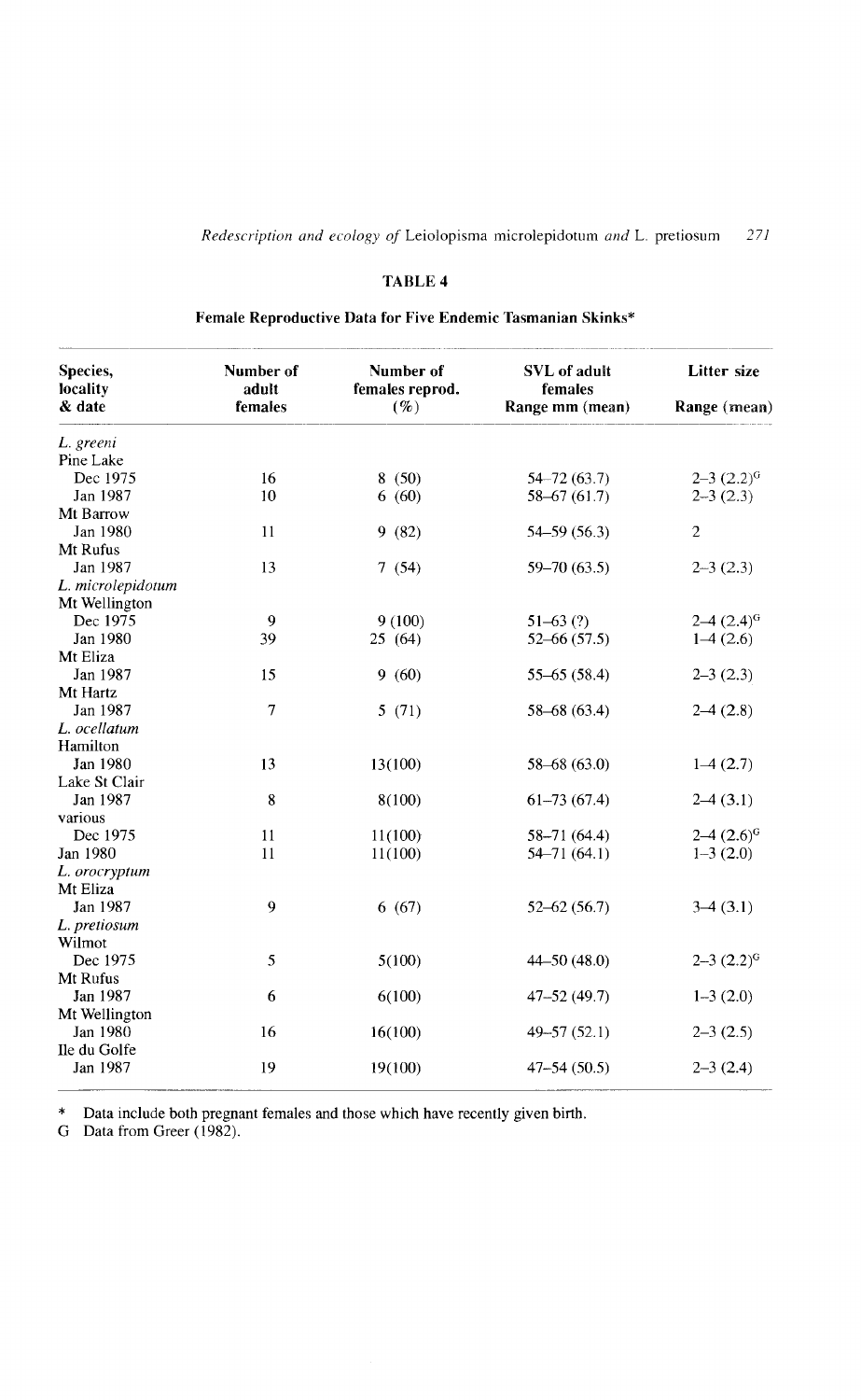L. *greeni,* L. *microlepidotum,* L. *ocellatum,* L. *orocryptum,* L. *palfreymani* and L. *pretiosum.* They share the following combination of derived character states: frontoparietal shield single; midbody scales small to very small (in 28-58 rows); viviparous, with consistently small litters (1-4; no litter size data for L. *palfreymani);* limbs relatively long (33–47% of SVL; Greer 1982, table 8). As noted by Hutchinson *et al.* (1988), these Tasmanian endemics are probably more closely related to L. *metallicum* than to L. *spenceri.*

Although L. *microlepidotum* and L. *pretiosum* have so long been regarded as conspecific, there is no evidence which would suggest any closer relationship between the two than membership of the Tasmanian subgroup. Several characters are derived within the subgroup, such as decrease in scale size, enlargement of pterygoid or ectopterygoid bones, degree of dorso-ventral flattening and loss of the primitive "brown dorsumblack sides" colour pattern, but each species shows a different mosaic of primitive and derived states. Morphological, ecological and nearly-complete biochemical data indicate that L. *microlepidotum* is most closely related to the two other alpine species, L. *orocryptum* and L. *greeni,* while L. *pretiosum* has no obvious sister species.

## ACKNOWLEDGEMENTS

We are grateful to the following curators and their institutions for their cooperation in allowing us to examine specimens in their care: P. Andrews and K. Davidson (TMH), *A.I.* Coventry (NMV), R. Green (QVML), A.E. Greer and R. Sadlier (AMS) and T.D. Schwaner (SAM). PAR thanks Drs A.G.C. Grandison and E.N. Arnold for hospitality and assistance while he was at the BMNH in 1973. David Rounsevell and Nigel Brothers (Tasmanian Department of Lands, Parks and Wildlife) provided habitat and biological information. Fieldwork in Tasmania by PR was funded by an Ian Potter Foundation grant, and fieldwork by MH, T.D. Schwanter and K. Medlock was assisted by the Tasmanian World Heritage Area Directed Wildlife Research programme. We thank David Walsh for photographic assistance. Drafts of the manuscript were improved by the comments of H.G. Cogger, A.E. Greer and G.M. Shea.

## REFERENCES

- BOULENGER, G.A., 1887: *CATALOGUE OF THE REPTILES IN THE BRITISH MUSEUM (N.H.) III.* Taylor & Francis, London.
- COGGER, RG., CAMERON, E.E. & COGGER, H.M., 1983: *ZOOLOGICAL CATALOGUE OF AUSTRALIA. I. AMPHIBIA AND REPTILIA.* Australian Government Publishing Service, Canberra.
- FITCH, H.S., 1970: Reproductive cycles in lizards and snakes. *Misc. Publ. Mus. Nat. Hist. Univ. Kansas* NO.52: 1-247.
- GREER, A.E., 1970: A subfamilial classification of  $s$ cincid lizards. *Bull. Mus. Comp. Zool. Harvard* 139: 151-183.
- GREER, A.E., 1974: The generic relationships of the scincid lizard genus *Leiolopisma* and its relatives. *Aust. 1. Zool., Suppl. Ser.* No.31: 1-67.
- GREER, A.E., 1979: A phylogenetic subdivision of Australian skinks. *Rec. Aust. Mus.* 32: 339-371.
- GREER, A.E., 1982: A new species of *Leiolopisma* (Lacertilia: Scincidae) from Western Australia, with notes on the biology and relationships of other Australian genera. *Rec. Aust. Mus.* 34: 549-573.
- GREER, A.E. & PARKER, F., 1968: *Geomyersia glabra,* a new genus and species of scincid lizard from Bougainville, Solomon Islands, with comments on the relationships of some lygosomine genera. *Breviora* 302: 1-17.
- HUTCHINSON, M.N., SCHWANER, T.D. & MEDLOCK, K., 1988: A new species of scincid lizard (Lygosominae: *Leiolopisma)* from the highlands of Tasmania. *Proc. R. Soc. Viet.* 100: 67-73.
- LEVITON, A.E., GIBBS, R.H., HEAL, E. & DAWSON, C.E., 1985: Standards in herpetology and ichthyology: part I. Standard symbolic codes for institutional resource collections in ichthyology and herpetology. *Copeia* 1985: 802-832.
- MCCANN, c., 1955: The lizards of New Zealand. Gekkonidae and Scincidae. *Dominion Mus. Bull.* 17:  $1 - 127$ .
- MITTLEMAN, M.B., 1952: A generic synopsis of the lizards of the subfamily Lygosominae. *Smithson. Misc. Collns* 117: 1-35.
- O'SHAUGHNESSY, A.W.E., 1874: Descriptions of new species of Scincidae in the collection of the British Museum. *Ann. Mag. Nat. Hist.* 13: 298-301.
- PARKER, R.E., 1973: *INTRODUCTORY STATISTICS FOR BIOLOGY.* Edward Arnold, London.
- RAWLINSON, P.A., 1967: The vertebrate fauna of the Bass Strait islands. 2. The Reptilia of Flinders and King Islands. *Proe. R. Soc. Viet.* 80: 211-224.
- RAWLINSON, P.A., 1974a: Biogeography and ecology of the reptiles of Tasmania and the Bass Strait area. *In* Keast, A. (Ed.): *BIOGEOGRAPHY AND ECOLOGY IN TASMANIA.* W. Junk, The Hague.
- RAWLINSON, P.A., 1974b: Revision of the endemic southeastern Australian lizard genus *Pseudemoia* (Scincidae: Lygosominae). *Mem. Nat. Mus. Viet.* 35: 87-96.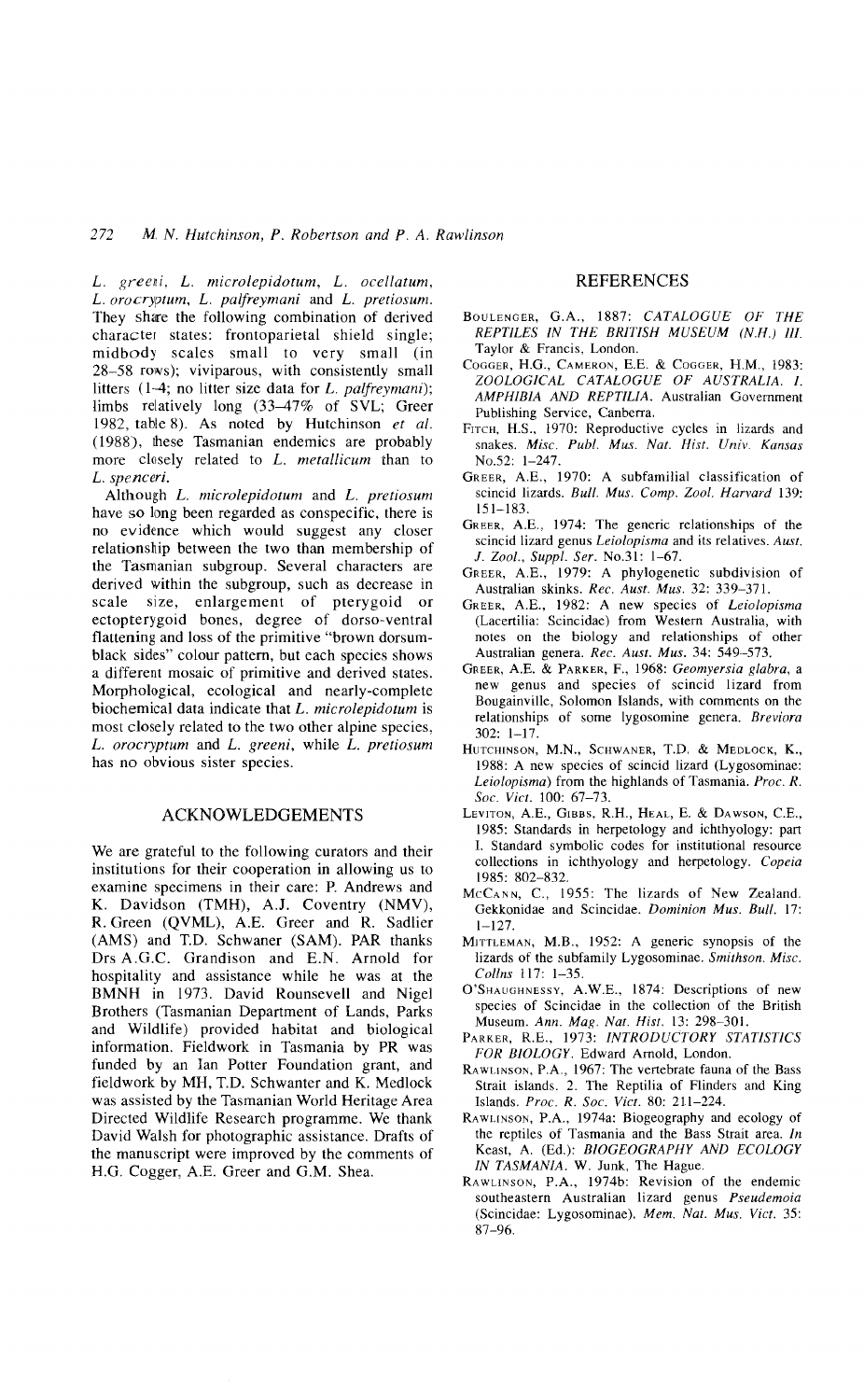- RAWLINSON, P.A., 1975: Two new lizard species from the genus *Leiolopisma* (Scincidae: Lygosominae) in southeastern Australia and Tasmania. *Mem. Nat. Mus. Viet.* 36: 1-16.
- ROUNSEVELL, D., BROTHERS, N. & HOLDSWORTH, N., 1985: The status and ecology of the Pedra Branca skink, *Pseudemoia palfreymani. In* Grigg, G., Shine, R. & Ehmann, H. (Eds): *BIOLOGY OF AUSTRALASIAN FROGS AND REPTILES.* Surrey Beatty & Sons, Sydney.
- SHEA, G.M., 1987: Oviparity in *Leiolopisma jigurru* and a brief review of reproductive mode in *Leiolopisma. Herp. Rev.* 18: 29-32.
- SHINE, R., 1980: "Costs" of reproduction in reptiles. *Oeeologia* 46: 92-100.

 $\bar{z}$ 

- SMITH, M.A., 1937: A review of the genus *Lygosoma* (Scincidae: Reptilia) and its allies. *Ree. Ind. Mus. 39:* 213-234.
- SWAIN, R., 1972: The fauna of south-western Tasmania. *Tasm. Yearbook* No.16: 56--64.
- WEEKES, H.C., 1930: On placentation in reptiles. II. *Proe. Linn. Soc. N.S.W.* 55: 550-576.
- WHITE, G., 1981: *ISLANDS OF SOUTH-WEST TASMANIA* (enlarged edition). G. White, Sydney.
- WORRELL, E., 1963: *REPTILES OF AUSTRALIA.* Angus & Robertson, Sydney.

(accepted 18 August 1989)

## APPENDIX

### Specimens Examined

*Leiolopisma microlepidotum:* TASMANIA. Mt Hartz pinnacle (TMH C692, C698, C700-06, C709-712); Ladies Tam, 2 km N of Mt Hartz (TMH C717, C720-23); Lake Osborne, Hartz Mt National Park (PR TFI8-19, TF2l); Lake Perry, Hartz Mt National Park (PR TFI4); Picton area (NMV 010955); Mt Wellington pinnacle (AMS R9466, R81926-57, NMV D38007, PR TF64-109); Mt Wellington, 4100 ft (AMS RI5889-90); 3 km (road) below Mt Wellington pinnacle (PR TF44-48); "Chalet", 4 km (road) below Mt Wellington pinnacle (PR TF1-5); "Hobart" (NMV D2086); Snowy Mountains (= Snowy Range) (TMH CI07); Lake Fenton, Mt Field National Park (NMV D37996-97, D38008-12); Wombat Moor, Lake Dobson, Mt Field National Park (NMV D37978-79); Mt Anne (NMV 057599-600); Mt Eliza (TMH C624-656, C683, C687-88); Mt Sprent (TMH *cno,* C785-88, C79l); Mt Rufus (NMV 037976, TMH C542, C576-80); no other data (BMNH 1946.8.16.17).

*Leiolopisma pretiosum:* TASMANIA. New Harbour, islet 100 m S of Smoke Signal Hill (QVML 1985-3-60); Cox Bight (TMH C108); Cataramaran (= Catamaran) (AMS RI0052); Picton area (NMV D1125, D12724); Waratah Lookout, Hartz Mt National Park (PR TF25-29, TFI32-35); 8 miles W of Geeveston (NMV 038005); Port Arthur (NMV D37980); Thumb Point, Tasman Peninsula (QVML 1985-3-71); West coast, between Macquarie Harbour and Port Davey (QVML 1972- 3-200); Serpentine Creek (Lake Pedder) QVML 1967-3-15); Boyd River (TMH C78l); Florentine

Valley, Maydena (NMV D37975); Russell River, 5 km N of Judbury (AMS R71642); foot of Mt Wellington (NMV D38015); "Geology sign", 4 km (road) below Mt Wellington pinnacle (PR TF49-63, TFII0, TF114, TF118, TFI22-129, TFI3l); "Chalet", 4 km (road) below Mt Wellington pinnacle (PR TF6-11, TFI30); Mt Wellington (AMS R5485-87); Collins Cap (SAMA R2872); Mt Rufus (TMH C581-87); Lyell Highway,  $\frac{1}{2}$  mile E of Clarence River bridge (AMS R3901O); 8.7 km (road) S of Buckland (AMS R7861O-12); Tooms Lake (QVML 1975-3-17); 12 miles E of Campbell Town (NMV D37977); Poatina (NMV D50046); 5 miles S of Golden Valley (NMV 038017-21); 24 km S of Oeloraine (AMS R86325; PR TFI38); 17.4 km N of Breona via Lake Highway (AMS R78591-608); Great Lake (QVML 1972-3-124); Upper Mersey valley (QVML 1983-3-22); Maggs Mt (QVML 1978-3-216, 219, 221-22, 226, 238-243); Rowallan Dam (QVML 1986-3-10); 10 km NW of Lake McKenzie (QVML 1986-3-13);  $7^{1}/_{2}$  miles S of Waratah turnoff (NMV D37981-82); Cradle Mt airstrip (QVML 1980-1-27); 26.8 km (road) S of Wilmot P.O. (AMS R78613-23); Wilmot (TMH C690); Mole Creek (QVML 1967-3- 23); Needles, via Deloraine (QVML 1977-3-18); Cataract Gorge, Launceston (PR TF30-37, TFI37); Cascade Gorge (= Cataract Gorge) (AMS RI11396, R111401-02); First Basin, Cataract Gorge (QVML 1972-3-61); "near Launceston" (QVML 1978-3- 115);  $2^{1}/_{2}$  miles (road) below Mt Barrow summit (NMV 038023-05); 1 mile N of Mt Barrow (NMV 038003, 038013-14); Thornton Ridge, west coast (QVML 1981-3-119-120); West Point (AMS R6471l); Julius Depot, northwestern Tasmania